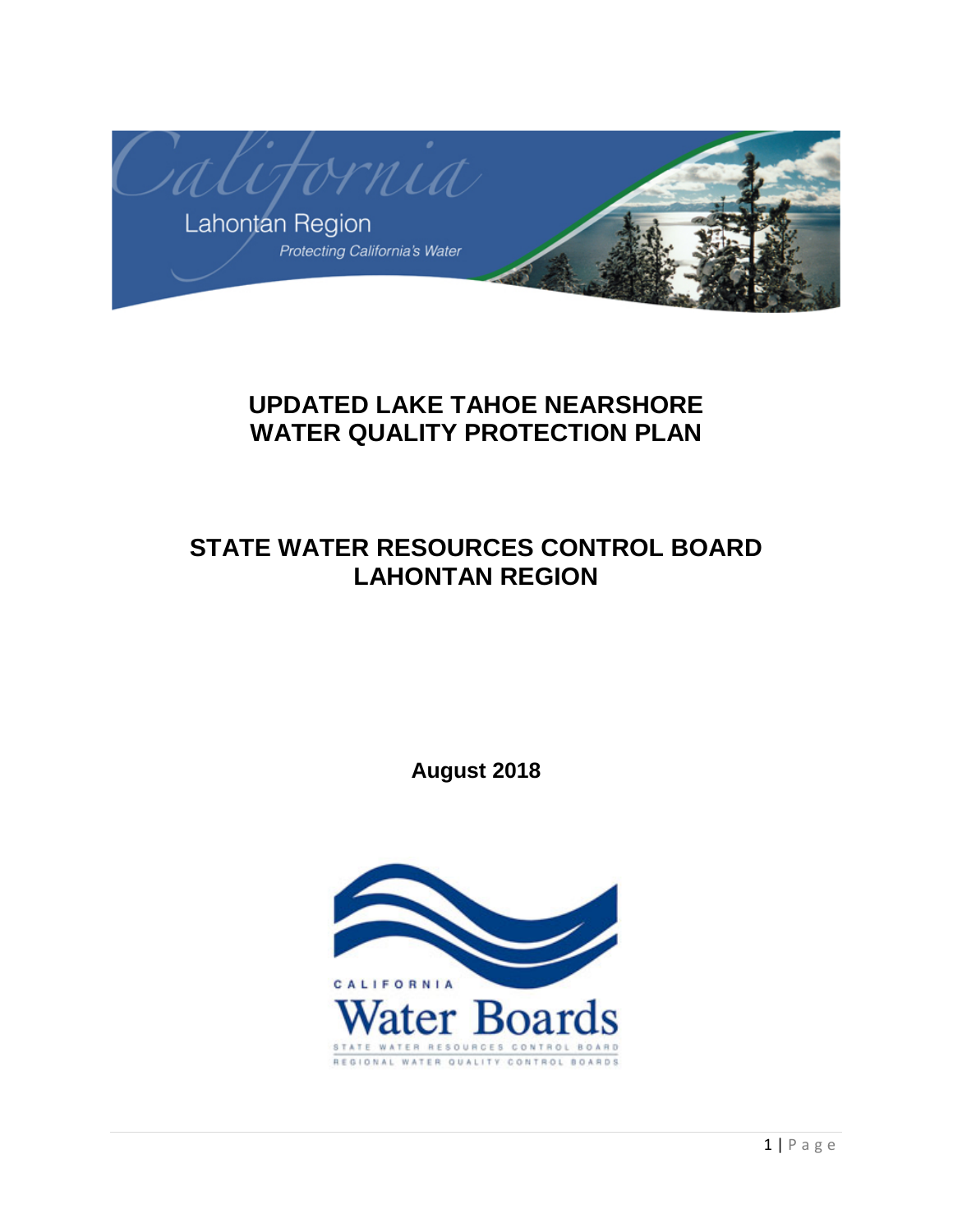# **Table of Contents**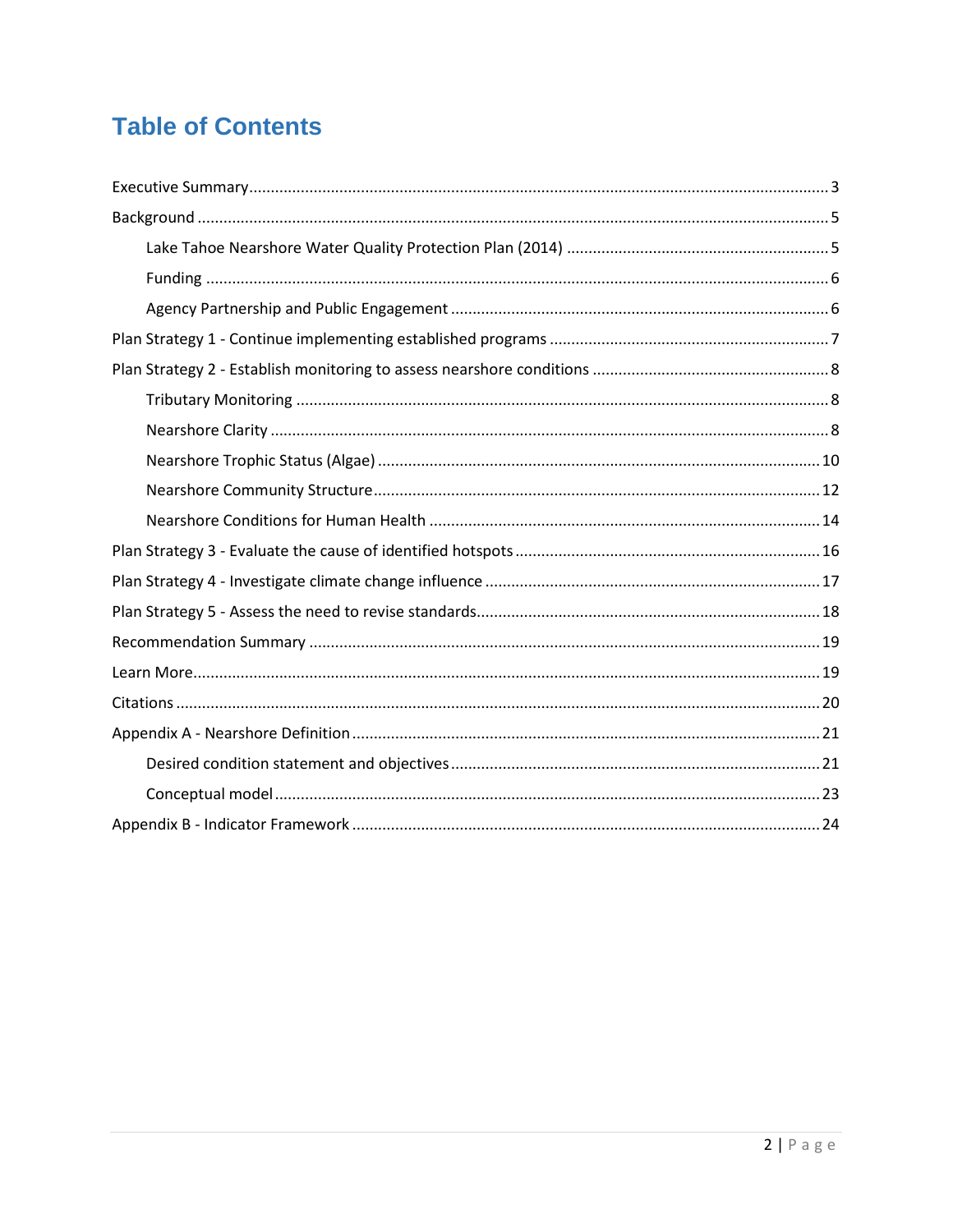# <span id="page-2-0"></span>**Executive Summary**

The California Regional Water Quality Control Board, Lahontan Region (Lahontan Water Board) and its partners are committed to understanding the complex and dynamic set of factors influencing Lake Tahoe's nearshore, and when sufficient data and information are available to inform resource management decisions, to implementing appropriate changes to existing or proposed rules and regulations to address specific issues and concerns.

Guided by the Nearshore Water Quality Protection Plan (2014), most recent efforts have focused on monitoring nearshore conditions and evaluating the drivers of various nearshore health indicators (e.g., clarity, algal growth, biological community structure, and human health metrics) to support resource management decisions.

### **What is new**

Since the 2014 Plan was adopted, a broad agency and academic partnership has conducted a series of pilot monitoring projects to begin gathering basic nearshore condition information.

The *[Pilot Implementation of the Lake Tahoe Nearshore Monitoring Framework for](https://monitoring.laketahoeinfo.org/FileResource/DisplayResource/17d6c4db-dcde-443f-b642-62977c69dc97) Clarity [Metrics](https://monitoring.laketahoeinfo.org/FileResource/DisplayResource/17d6c4db-dcde-443f-b642-62977c69dc97)* (Heyvaert et al., May 2016*),* led by the Desert Research Institute, documented nearshore clarity metric status. University of Nevada, Reno partners conducted the *[Lake Tahoe](https://laketahoeinfo.org/FileResource/DisplayResource/db3ab9cb-9fd1-4ed3-936f-06362b2a0f32)  [Nearshore Community Structure Pilot Monitoring](https://laketahoeinfo.org/FileResource/DisplayResource/db3ab9cb-9fd1-4ed3-936f-06362b2a0f32)* project (Chandra, Ngai-Ryan, 2015) to assess the composition, distribution, and abundance of nearshore biological indicators at Lake Tahoe. Researchers with the University of California, Davis Tahoe Environmental Research Center continue critical nearshore periphyton monitoring. The United States Geological Survey led a targeted study to evaluate periphyton growth drivers on Lake Tahoe's west shore and continues

to manage tributary monitoring efforts.

The Nearshore Agency Working Group, made up of Lahontan Water Board, Tahoe Regional Planning Agency, Nevada Division of Environmental Protection, United States Environmental Protection Agency, and Tahoe Resource Conservation District staff, developed a unique decision support system known as the Nearshore Resource Allocation Program to prioritize ongoing research and monitoring investment.

To share nearshore program knowledge, the region-wide Lake Tahoe Info online platform now includes a Nearshore Resource Allocation Program page describing recent and current work.

#### **What we have learned**

Evaluating potential impacts to Lake Tahoe's nearshore environment and assessing appropriate resource management responses is challenging. Conditions vary greatly, both spatially and temporally, and the biological, chemical, and physical properties are more complex than (more commonly considered) deep-water clarity.

The [Tahoe: State of the Lake Report](http://terc.ucdavis.edu/stateofthelake/) (2018), produced annually by University of California, Davis Tahoe Environmental Research Center, continues to document ongoing warming of the lake waters, extended periods of lake stratification, and increased frequency of warm, wet storms as clear evidence of climate change impacts at Lake Tahoe. These impacts are believed responsible for the lowest average annual clarity level on record, measured in 2017, and are likely influencing nearshore conditions ranging from clarity, periphyton growth, and cyanobacteria outbreaks.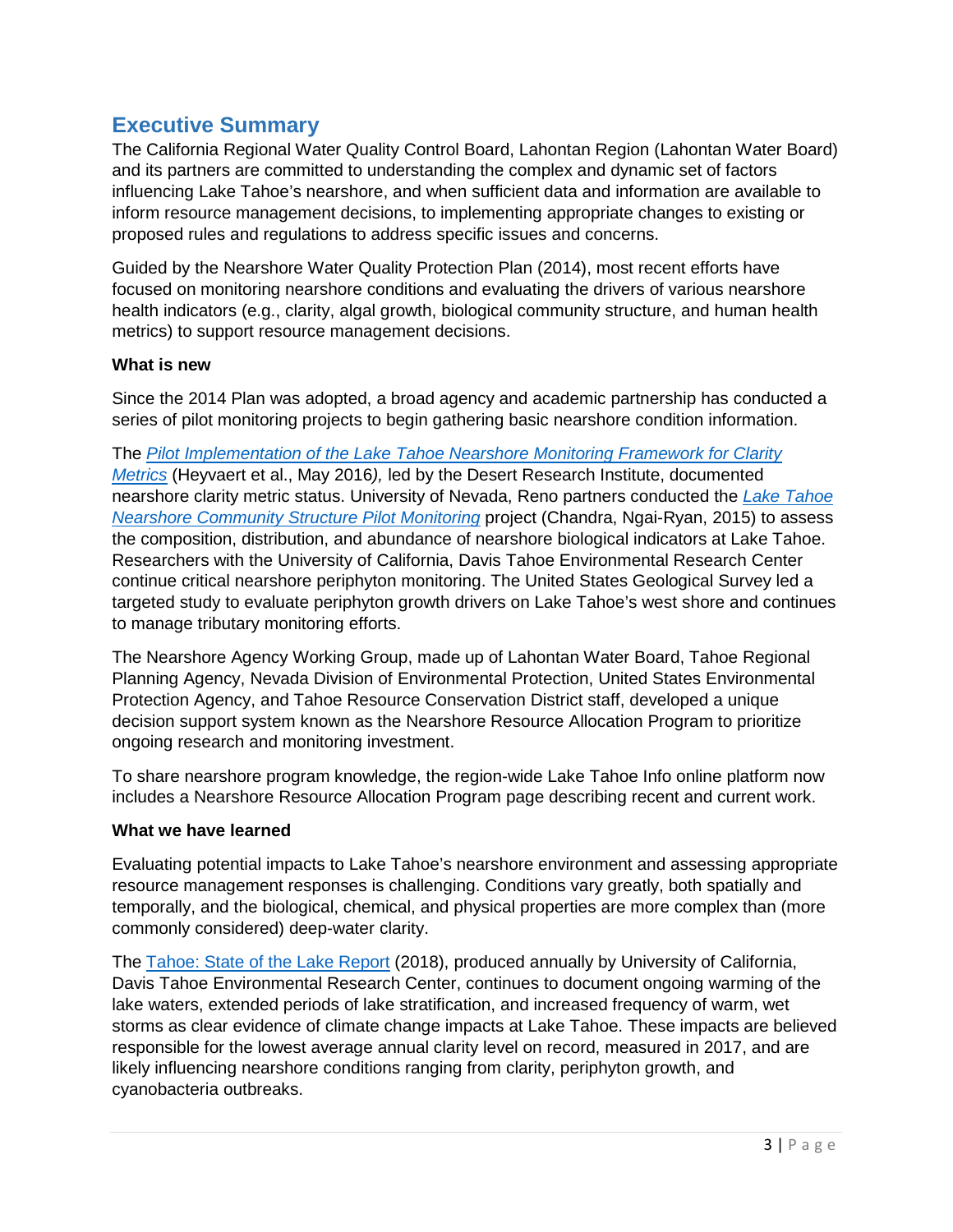Introduced fish and macroinvertebrate species have substantively altered Lake Tahoe's delicate ecological balance, further complicating algal growth patterns. Aquatic invasive species threaten further nearshore impairment.

#### **Where we are going**

Further research and monitoring is critical for guiding resource management decisions. In 2018, the Lahontan Water Board has invested in lake-wide invasive plant and bacteria surveys to guide plant control and ensure public safety protection. Program resources are also dedicated to ongoing tributary monitoring to better understand nearshore inputs, and planned studies will further evaluate climate change and biological factors influencing algal growth. The Lahontan Water Board is also investing in new technologies, including real-time Nearshore Network monitoring stations, to more effectively and efficiently gather needed information.

The Lahontan Water Board continues Lake Tahoe Total Maximum Daily Load (TMDL) program efforts to reduce fine sediment and nutrient loading while further evaluating the efficacy of nearshore water quality standards Basin Plan objectives at maintaining desired nearshore conditions.

### **Key Recommendations**

This report follows the same five-point organization strategy outlined in the Nearshore Water Quality Protection Plan (2014). Each of the five plan strategy sections provides specific recommendations to support future work related to Lake Tahoe's nearshore environment. Select key recommendations include:

- Support paired watershed studies that assess conditions at undeveloped alpine lake systems (e.g., Castle Lake, CA; Crater Lake, OR) in comparison to Lake Tahoe to determine the relative influence of climate change variables on nearshore environment.
- Support ongoing nearshore monitoring to continue to assess nearshore conditions and better understand condition drivers with an emphasis on identifying those variables under management control.
- Engage with marina operators and beach management agencies to ensure harmful algal blooms are identified quickly and notifications posted.

Additional program recommendations are described throughout the report, and listed in the Recommendations Summary section, starting on page 19.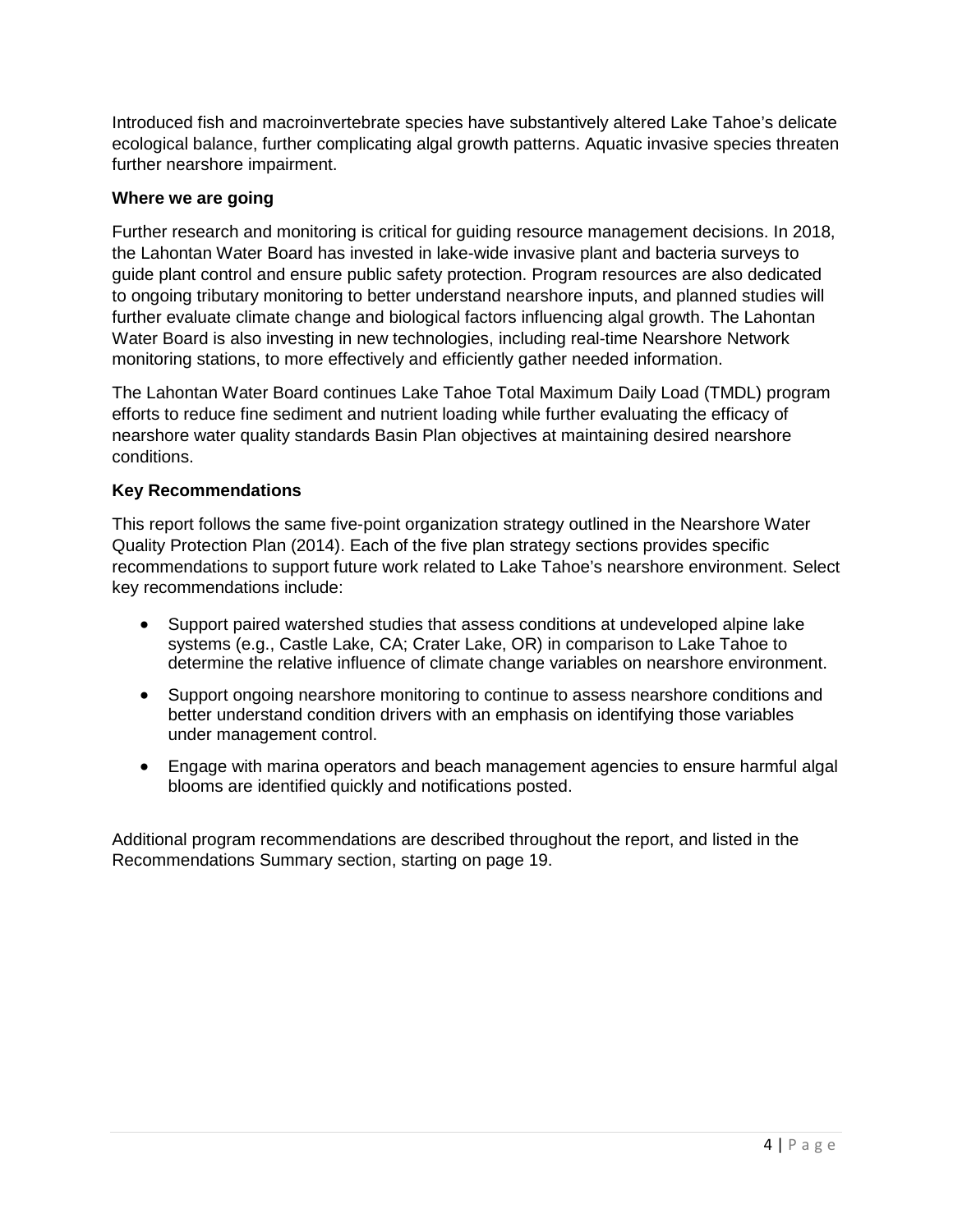# <span id="page-4-0"></span>**Background**

The Lake Tahoe nearshore is the portion of the lake in close proximity to the shoreline. It is the area that people interact with when viewing the lake from the shore, wading, swimming, enjoying paddle sports, and boating. Nearshore conditions differ widely around the lake based on adjacent land-use, non-point pollutant inputs, proximity to stream inputs, water movement, water depth, substrate type, and other features. Variations in these factors create more heterogeneous conditions compared to the more uniform open waters. Consequently, the nearshore environment is inherently more complex and active than deeper waters, requiring a different scale of evaluation and management.

[Appendix A](#page-19-1) includes a detailed nearshore definition, established desired condition statements, and a conceptual model describing nearshore condition drivers.

In 2013, a Nearshore Science Team comprised of water quality scientists and aquatic ecologists from the University of Nevada, Reno, the University of California, Davis, and the Desert Research Institute developed the Lake Tahoe Nearshore Evaluation and Monitoring Framework Report (NeST Report) [\(NeST 2013\)](http://www.dri.edu/images/stories/centers/cwes/Lake_Tahoe_Nearshore_Evaluation_and_Monitoring_Framework.pdf). The NeST Report synthesized available nearshore information and established a comprehensive monitoring approach to assess nearshore physical, chemical, and biological variables. The report framework  $(Appendix B)$  provides a valuable structure for organizing nearshore environment research, monitoring, and resource management considerations.

### <span id="page-4-1"></span>**Lake Tahoe Nearshore Water Quality Protection Plan (2014)**

In June 2014, the Lahontan Water Board prepared the [Lake Tahoe Nearshore Water Quality](https://www.waterboards.ca.gov/lahontan/water_issues/programs/lake_tahoe/nearshore/doc/rb6nswqpp_jun13.pdf)  [Protection Plan](https://www.waterboards.ca.gov/lahontan/water_issues/programs/lake_tahoe/nearshore/doc/rb6nswqpp_jun13.pdf) (Plan). The Plan was developed in response to the Budget Act of 2012 (Assembly Bill 1464, Chapter 21, Statues of 2012) that required the Lahontan Water Board, upon receipt of the NeST Report [\(NeST 2013\)](http://www.dri.edu/images/stories/centers/cwes/Lake_Tahoe_Nearshore_Evaluation_and_Monitoring_Framework.pdf), to establish a schedule responding to nearshore water quality concerns.

Since the Plan was developed and adopted, the Lahontan Water Board and its partners have leveraged available resources to invest in targeted research and monitoring to better understand nearshore dynamics. The complexity of the nearshore, coupled with relatively sparse long-term data, obligated the Lahontan Water Board and its partners to simultaneously focus on identified areas of concern while developing a comprehensive research and monitoring prioritization approach to guide future work.

The Plan recommended a five-point strategy:

- (1) Continue implementing programs that benefit nearshore water quality.
- (2) Establish a nearshore monitoring program to assess nearshore conditions.
- (3) Evaluate the cause of "hotspots" were nearshore change has been identified.
- (4) Investigate climate change influence on Lake Tahoe's nearshore.
- (5) Assess the need to revise or update water quality standards to protect nearshore water quality.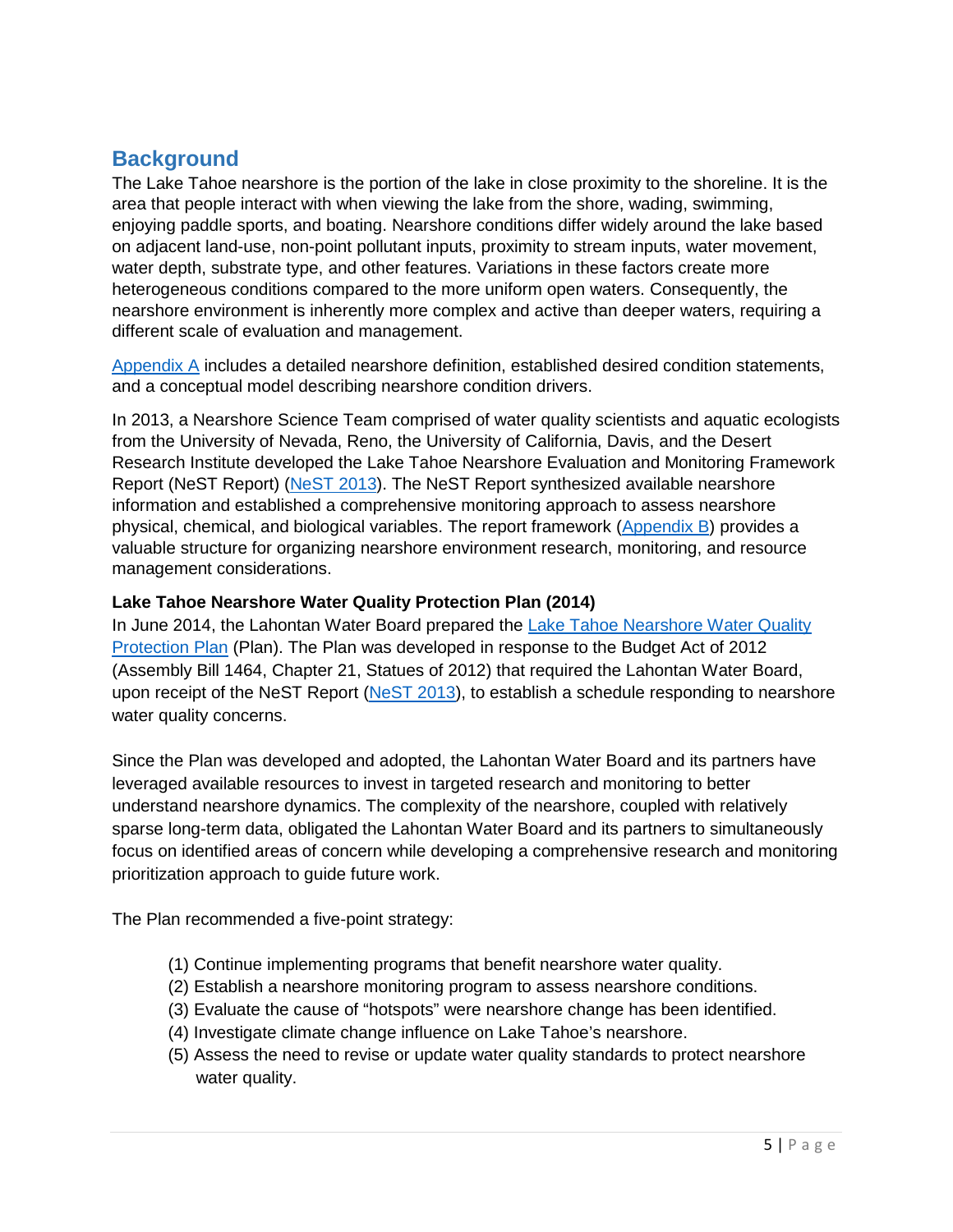The Plan has guided nearshore program activities to date, and continues to provide a framework for future work.

### 2018 Plan Update

This Plan update provides a status report of nearshore conditions and available information within the context of the established conceptual model [\(Appendix A\)](#page-21-0) and indicator framework [\(Appendix B\)](#page-23-0). The updated Plan follows a similar format to the 2014 report. Sections describe Lahontan Water Board progress in implementing the Plan's five strategy points, broadly outlining recent program efforts by describing resource expenditures, project findings, and outstanding information gaps.

### <span id="page-5-0"></span>**Funding**

California Senate Bill 630 (Chapter 762, Statutes of 2013) established the Lake Tahoe Science and Improvement Account (Account) to support Lake Tahoe nearshore program management and to establish the Lake Tahoe Science Council. The Lahontan Water Board is charged with investing Account funds in Lake Tahoe nearshore research and monitoring.

To date, approximately \$1M has been spent assessing nearshore conditions and monitoring tributary inflows. The Lahontan Water Board is working on contracting another \$800,000 to further evaluate climate change influences and conduct further research on the biological drivers of algal growth.

Agency and academic partners provide critical funding support to enhance Account investments. The California State Water Resources Control Board invested \$200,000 from Cleanup and Abatement Account resources to evaluate hotspot conditions, while the State of Nevada has matched nearshore program investments to ensure various projects effectively gather lake-wide data.

# <span id="page-5-1"></span>**Agency Partnership and Public Engagement**

The Lahontan Water Board, Nevada Division of Environmental Protection (NDEP), Tahoe Regional Planning Agency (TRPA), Tahoe Resource Conservation District (TRCD), and United States Environmental Protection Agency (USEPA) staff regularly meet as the Nearshore Agency Working Group (NAWG) to guide Lake Tahoe nearshore policy and program investment. The NAWG tracks and prioritizes outstanding nearshore information needs, assesses how best to monitor change, and collectively evaluates resource management options for the nearshore environment.

Lake Tahoe resource management agencies continue to provide the public with opportunities to learn about Lake Tahoe's nearshore and associated monitoring efforts. NAWG members have provided regular updates to various decision makers, and agency staff have drafted a number of brief documents describing nearshore program progress. Presentations to TRPA's Advisory Planning Commission and Governing Board were open to the public, as were presentations to the Lahontan Water Board. Lahontan Water Board staff annually distributed Executive Officer's reports that provide concise summaries of nearshore program activities.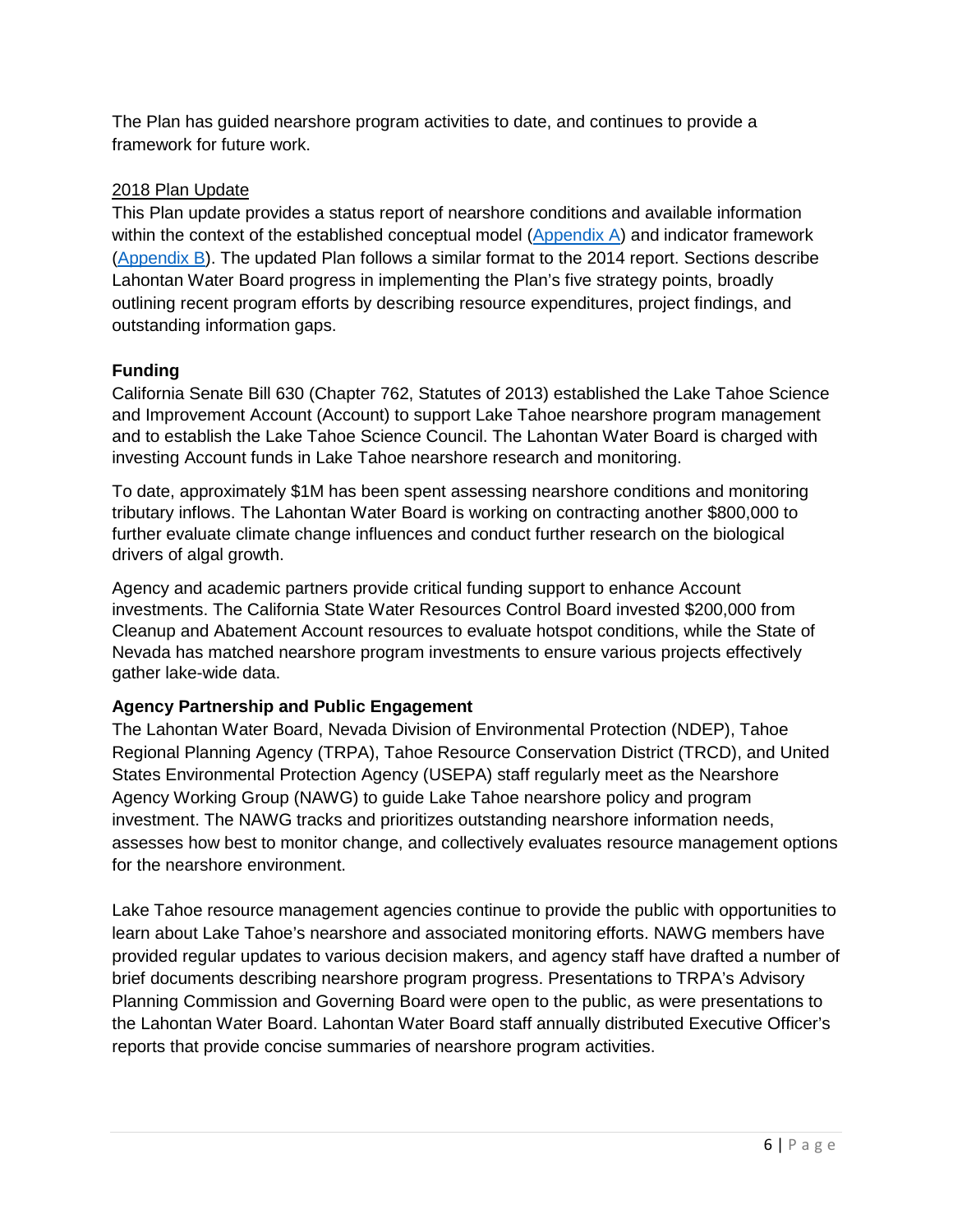# <span id="page-6-0"></span>**Plan Strategy 1 - Continue implementing established programs**

The Lahontan Water Board and NDEP developed the [Lake Tahoe TMDL](https://clarity.laketahoeinfo.org/) to establish a sciencebased plan to restore Lake Tahoe's historic transparency. The TMDL, based on more than ten years and ten million dollars of targeted research and monitoring, provides pollutant load reduction targets to guide water quality implementation actions.

TMDL research found the bulk of the fine sediment particles (72 percent) and total phosphorus 47 percent) reaching Lake Tahoe originate in the urban landscape. Consequently, the TMDL program emphasizes actions to reduce urban storm water pollution. The TMDL program relies on multi-objective land management programs implemented by regional, state, and federal partners to reduce fine sediment and nutrient loading from undeveloped lands, stream channels and the atmosphere.

#### Current Status

The NeST Report asserted "nutrient and fine sediment loading reductions resulting from Tahoe TMDL implementation will provide not only better mid-lake clarity, for which the TMDL was designed, but also will provide benefits to clarity and related characteristics in nearshore conditions" [\(NeST 2013\)](http://www.dri.edu/images/stories/centers/cwes/Lake_Tahoe_Nearshore_Evaluation_and_Monitoring_Framework.pdf). Consequently, the Lahontan Water Board has maintained focus on motivating and tracking actions to remove fine sediment particles, total phosphorus, and total nitrogen from pollutant sources documented in the Lake Tahoe TMDL.

#### Recent Work

In 2017, the program documented substantive fine sediment and nutrient reductions, exceeding the first five-year TMDL targets. In addition to ongoing steam restoration efforts and load reduction work in forested areas, local governments have demonstrated fine sediment particle, total phosphorus, and total nitrogen loads of 10 percent, eight percent, and seven percent, respectively.

The Lake Tahoe Info Stormwater Tools describe actions taken by urban implementing partners to meet required load reduction targets. Learn more at [https://stormwater.laketahoeinfo.org/.](https://stormwater.laketahoeinfo.org/)

Similarly, TMDL program managers updated the online system for tracking overall TMDL progress and incorporated it into the web-based Lake Tahoe Info platform: <https://clarity.laketahoeinfo.org/>

#### Recommendations

Lake Tahoe TMDL research noted potential water quality improvements from roadways and storm water infrastructure maintenance. Operations and maintenance funding has historically lagged behind infrastructure investment.

To reduce further achieve TMDL program goals, *the greatest outstanding need is for dedicated and continuous storm water facility and roadway operations and maintenance funding.* Such investment is not only critical for restoring Lake Tahoe's clarity, it is fundamentally needed to ensure Lake Tahoe nearshore protection.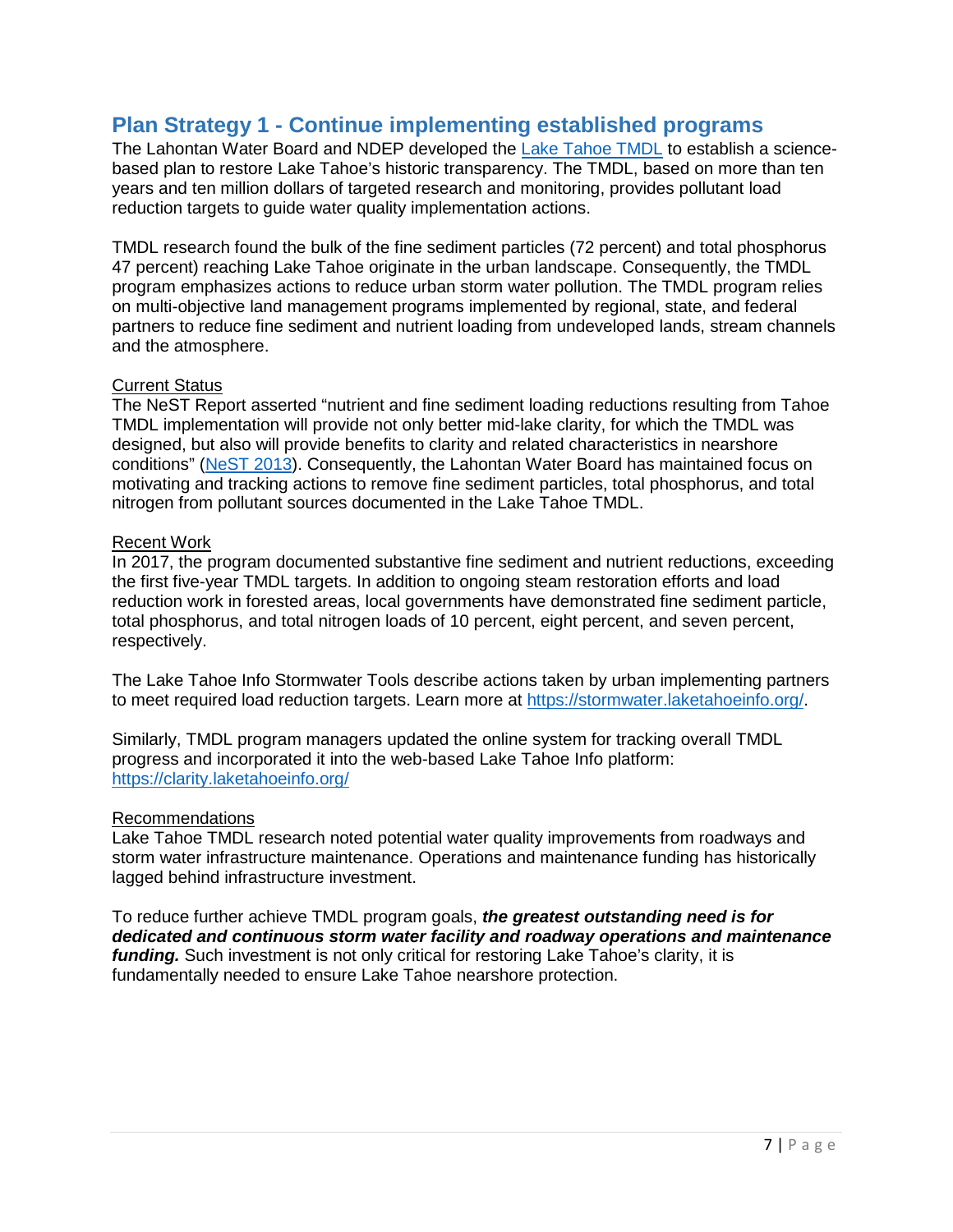# <span id="page-7-0"></span>**Plan Strategy 2 - Establish monitoring to assess nearshore conditions**

Given the lack of available data related to nearshore conditions, the heterogeneous nature of nearshore variables, and the interrelated complexity of nearshore drivers, monitoring and assessment remains the primary focus of the Lake Tahoe nearshore program.

The NeST Report outlined a comprehensive monitoring approach to evaluate and track all aspects of Lake Tahoe nearshore conditions. Implementing the proposed monitoring approach, however, greatly exceeds available resources, creating the need to prioritize monitoring needs to target limited available resources. To meet this need, the Lahontan Water Board first invested in developing a process that would guide funding decisions.

The Nearshore Resource Allocation Program (NRAP) directs nearshore science and monitoring investment through a systematic framework to better understand nearshore conditions and processes, and reduce uncertainty about management actions. The NRAP provides a unique structure to effectively tackle complex nearshore research and monitoring questions in a systematic and iterative process to ensure wise investment of limited funds. Using the NRAP structure, resource managers (1) evaluate the state of the knowledge for each focus area and summarize available research findings; (2) broadcast priority information needs to research partners as project solicitations; (3) rank and select research and monitoring projects; and (4) integrate new findings into future information need and project selection processes.

The NAWG has successfully used the NRAP approach to organize nearshore research and monitoring needs and select projects to fill identified gaps.

#### <span id="page-7-1"></span>**Tributary Monitoring**

In developing the TMDL, the Lahontan Water Board and NDEP leveraged the multi-year Lake Tahoe Interagency Monitoring Program (LTIMP) tributary data to assess historic sediment and nutrient loads and calibrate numeric watershed modelling tools. To maintain this critical data source and track tributary inputs to the nearshore, the Lahontan Water Board is annually contributing resources to maintain LTIMP in select streams.

#### <span id="page-7-2"></span>**Nearshore Clarity**

Water clarity represents one of the most important characteristics of Lake Tahoe. Water clarity is an integrative indicator of lake condition, for both nearshore and mid- lake environments. Historically, nearshore clarity has been measured with grab samples of turbidity and/or snapshot boat-based surveys of turbidity and light transmissivity.

# **Current Status**

The most recent boat-based lakeshore survey was conducted by Heyvaert et al. in 2014 and 2015 (*[Pilot Implementation of the Lake Tahoe Nearshore Monitoring Framework for Clarity](https://monitoring.laketahoeinfo.org/FileResource/DisplayResource/03219910-7172-421d-85a5-8cc7caf9e97a)  [Metrics,](https://monitoring.laketahoeinfo.org/FileResource/DisplayResource/03219910-7172-421d-85a5-8cc7caf9e97a)* Heyvaert et al., May 2016). The project was implemented to evaluate nearshore clarity metrics by conducting five complete nearshore surveys from November 2014 through November 2015, using flow-through sensors mounted on a boat that followed a consistent pathline around the entire nearshore at approximately the 7-meter depth contour.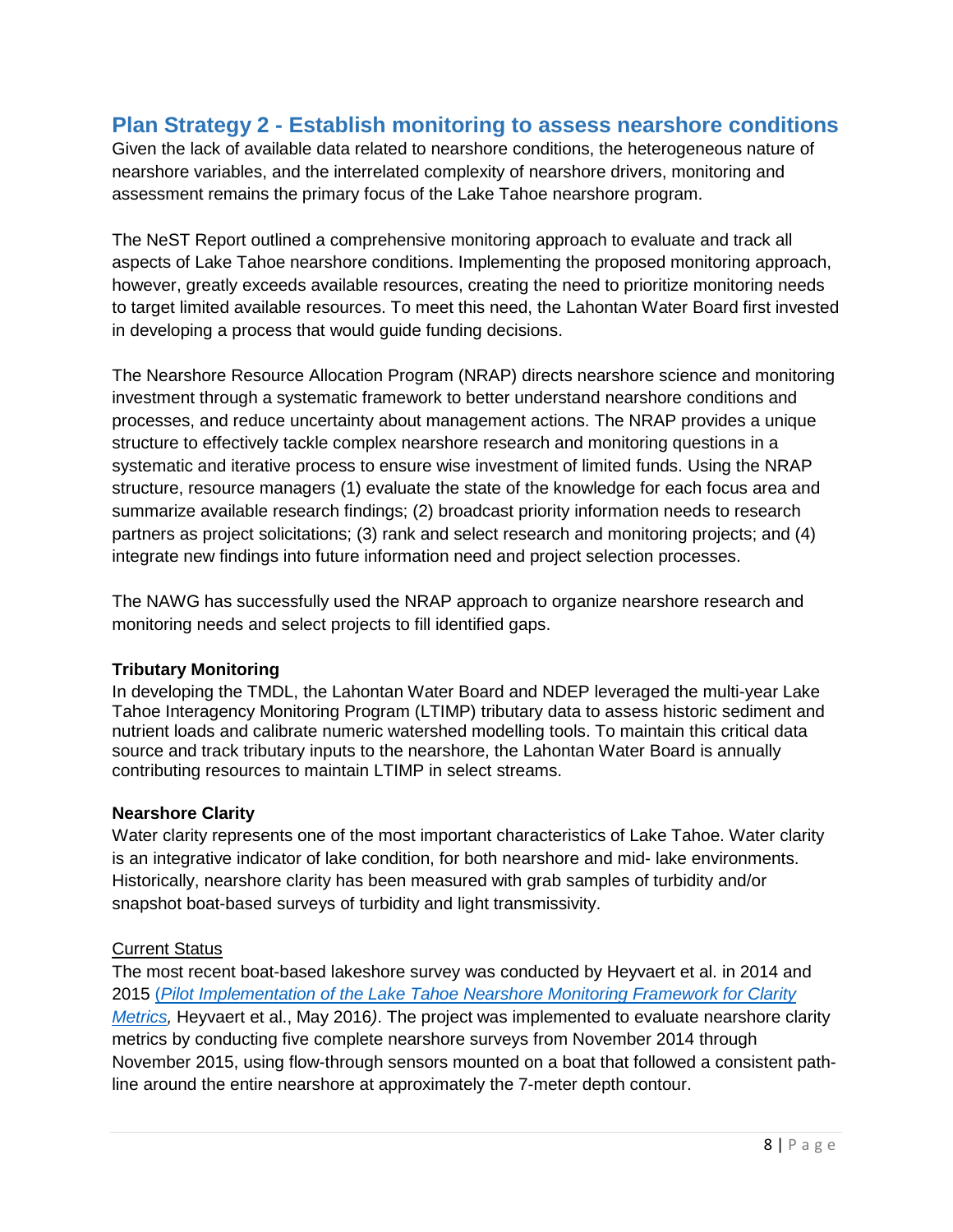No single turbidity measurement in the Hayvaert et al. study exceeded the state and regional clarity standard of one nephelometric turbidity unit (NTU). These measurements were necessarily conducted during non-storm periods, however, so nearshore monitoring closer to outfall points during storm runoff events could yield values exceeding 1 NTU. The range of turbidity values measured throughout the year spanned 0.081 to 0.999 NTU. The average of interquartile ranges (representing the bulk of collected data during each circuit) extended from 0.107 to 0.128 NTU. Higher turbidity was typically found near urban areas along the south shore, the northeast shore and northwest shore of Lake Tahoe.



**Real-time nearshore monitoring station (UD Davis TERC)**

# Recent Work

In 2014, the University of California, Davis Tahoe Environmental Research Center (TERC) began establishing a network of continuous water quality monitoring stations at various points on the shoreline around the lake. The program, known as the Nearshore Network, aims to provide essential data needed to track and evaluate real-time nearshore conditions, including turbidity.

As of early 2018, TERC has established eleven stations in the Lake Tahoe basin. Although not yet fully distributed around the lake, the Nearshore Network has already provided valuable insight into nearshore clarity conditions. Using turbidity measurements from the Nearshore Network together with a model of wind-generated waves, researchers have been able to estimate wave-induced turbidity at any point around the shoreline. The results showed how frequently a particular turbidity value is exceeded in the nearshore region due to waves. It is evident that the eastern shore, because of its exposure to winds, has the highest number of standard exceedances, particularly during the Fall cooling period from October-December,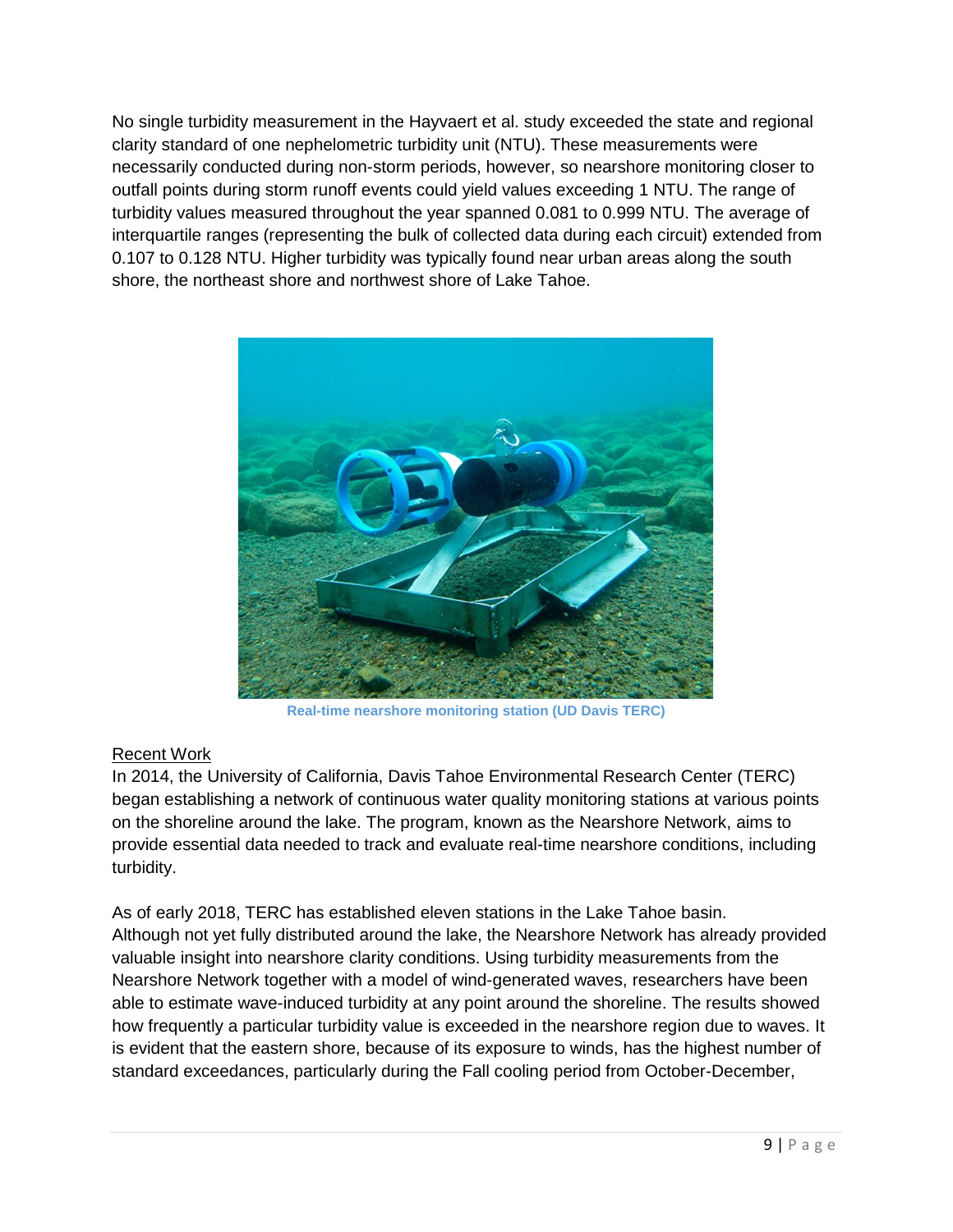demonstrating the elevated turbidity measurements are often due to natural wind and wave action (*[Tahoe: State of the Lake Report 2017](http://tahoe.ucdavis.edu/stateofthelake/sotl-reports/2017/6_recent%20research.pdf)*, UC Davis).

The Lahontan Water Board funded the installation and maintenance of two additional Nearshore Network stations, both installed on Lake Tahoe's south shore.

### Recommendations

The NAWG supports full Nearshore Network buildout and will continue to explore data assessment opportunities to leverage collected datasets. Ideally, the network will include approximately twenty stations distributed around the lake to continuously assess nearshore condition variables. The Water Board and its partners should *support Nearshore Network build-out and further network data assessment work.*

### <span id="page-9-0"></span>**Nearshore Trophic Status (Algae)**

The term "trophic" refers to the ability of a waterbody to support life such as plants, fish and wildlife. "Trophic state" defines where a lake lies along a spectrum from one that is pristine to one that is choked with excessive plant growth. While lakes exist along a spectrum of trophic conditions, three basic categories are commonly recognized: oligotrophic, mesotrophic and eutrophic. Lake Tahoe is classified as oligotrophic with clear water, containing few nutrients, low levels of phytoplankton, rich in dissolved oxygen, and supporting a healthy diversity of fish and other aquatic animals.

Although the NeST indicator framework includes phytoplankton and chlorophyll concentration metrics, nearshore trophic status is primarily characterized by indicators that assess both attached and free-floating algal growth (e.g. periphyton and macrophytes).

#### Periphyton - Current Status

The accumulation of periphyton (attached algae) on natural rock surfaces, piers, boats and other hard-bottomed substrates is perhaps the most visible indicator of Lake Tahoe's nearshore condition. The Lahontan Water Board has funded UC Davis to perform attached algae (periphyton) monitoring for nearly 30 years. The program includes routine sampling at a series of sites distributed around the lake and an annual lake perimeter (synoptic) survey to evaluate conditions during the spring period of maximum.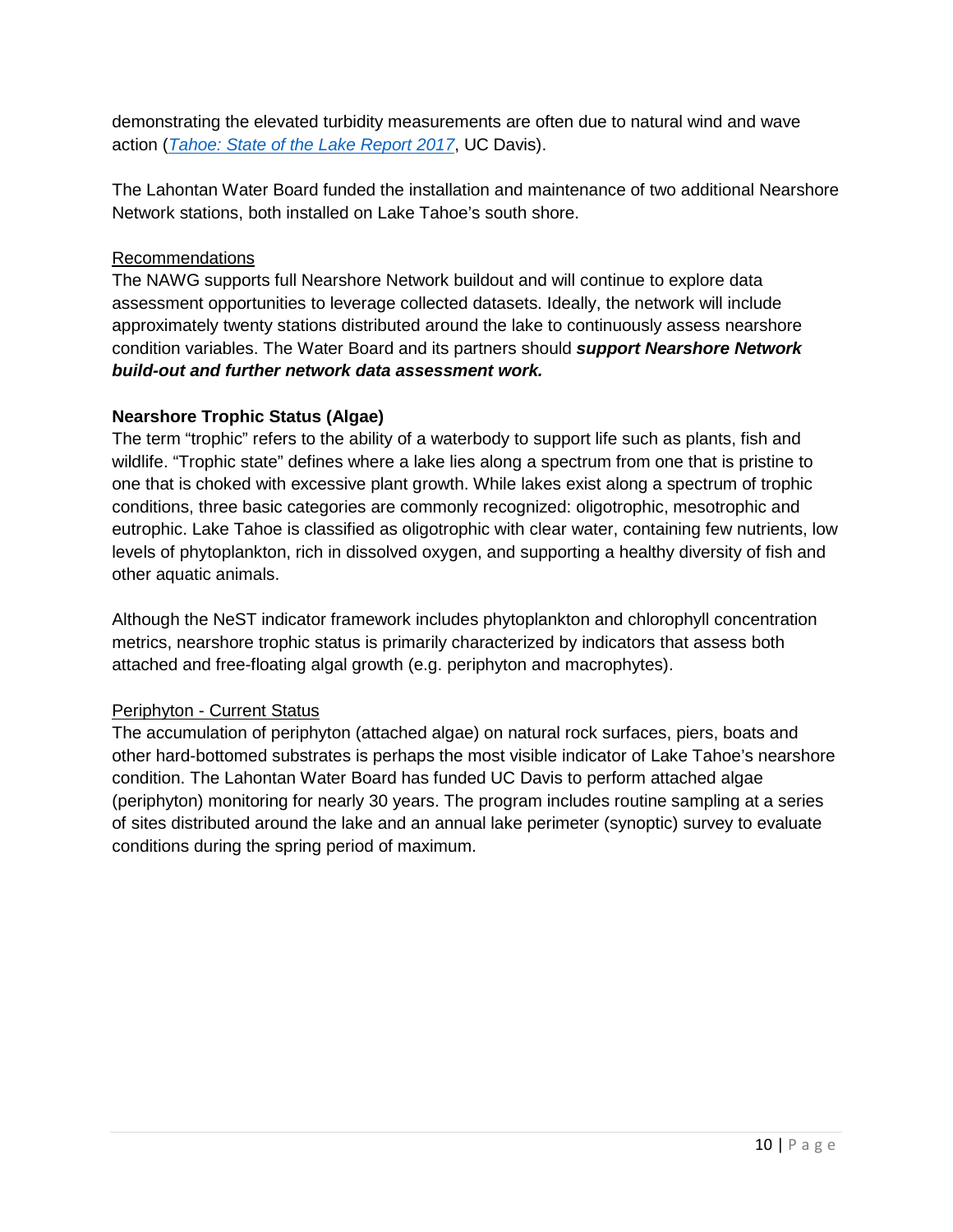

**Select photographs of nearshore periphyton in Lake Tahoe (NeST 2013)**

#### Periphyton - Recent Work

A trend analysis of synoptic and routine UC Davis sites conducted in 2016 identified no significant trends in periphyton growth. Approximately 30 years of routine data were analyzed at nine locations, and the analysis identified slight increases of periphyton at the Pineland and Incline West sites. Review of twelve years of data from synoptic sites and all other lake wide and regional analyses indicated declining periphyton abundance. UC Davis researchers advise caution regarding the synoptic data review, as that survey is conducted only once per year. UC Davis is currently reviewing sampling methods to ensure they are appropriate to capture periphyton status and trends.

Following extensive NAWG input in the context of the NRAP framework, the Lahontan Water Board is also investigating how introduced macroinvertebrates and the changing climate are influencing periphyton growth.

#### Periphyton – Recommendations

The periphyton monitoring program needs review to ensure the sampling and analysis can assess changes in attached algae growth and long-term data trends. The Lahontan Water Board and TRPA should *evaluate contracted monitoring review products, consider submitting those products to the Tahoe Science Council for peer review, and assess the need to adjust future monitoring agreements to implement the most effective periphyton monitoring protocols to inform management decisions.* 

#### Metaphyton - Current Status

Metaphyton is the algae that is unattached to any substrate and is not truly planktonic. In some areas such as shallow sandy areas along the south shore, variable metaphyton levels have been observed as large clumps of algae hovering above or rolling along the bottom in the midsummer to early fall. Bright green metaphyton can be quite apparent and visually unappealing to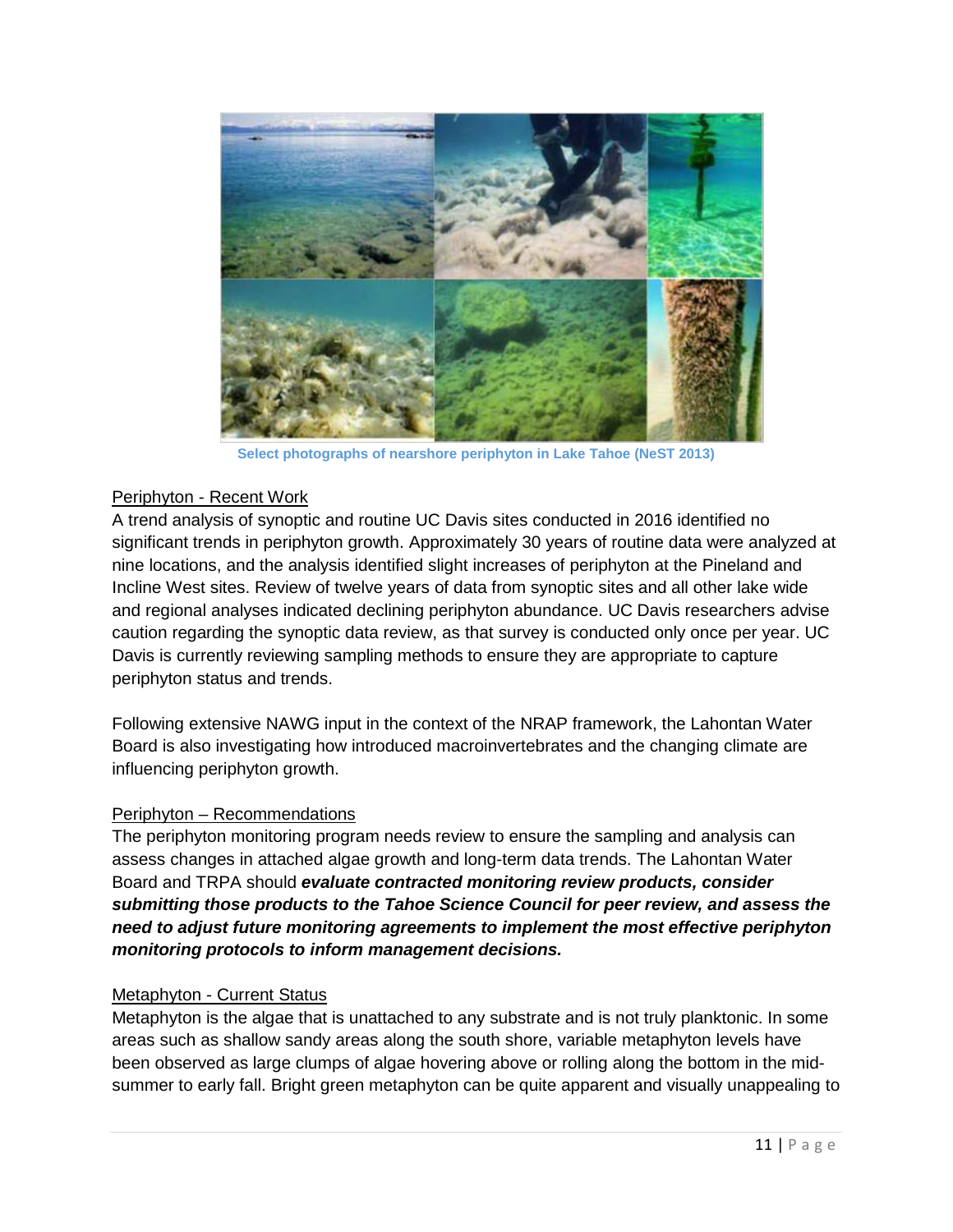users of the shorezone. It may also collect near the shoreline and eventually wash up along shore to create rather foul-smelling accumulations of decaying algae.

#### Metaphyton – Recent Work

There has never been coordinated data collection for metaphyton at Lake Tahoe. Occasionally thick blooms of metaphyton have been reported in some locations, including in Marla Bay in 2008 and at some south shore locations in recent years. UC Davis researchers have noted metaphyton growth in areas with significant Asian Clam presence.

### Metaphyton - Recommendations

Within the NRAP funding prioritization framework, the Lahontan Water Board and its partners should *invest in metaphyton condition monitoring and metaphyton growth driver research.*

### <span id="page-11-0"></span>**Nearshore Community Structure**

Community structure reflects the ecological conditions that affect diversity, distribution, and interactions among producers and consumers able to survive in nearshore environment. Macroinvertebrates (including crayfish), fish, and macrophytes (aquatic plants) are visible aquatic organisms that interact to create the community structure representative of Lake Tahoe's nearshore ecosystem. Detection of community structure change can more broadly reflect Lake Tahoe's nearshore condition, which has experienced changes in external factors over time due to recreational activities, climate, species distributions, and other factors.

Most management issues related to nearshore community structure pertain to aquatic invasive species (AIS). Consequently, there is close linkage with the AIS Program and nearshore management at Lake Tahoe and most community structure monitoring efforts are coordinated and supported as part of the [Lake Tahoe AIS Program.](http://www.trpa.org/programs/invasive-species/)

A 2014-15 study led by the University of Nevada, Reno (*[Lake Tahoe Nearshore Community](https://laketahoeinfo.org/FileResource/DisplayResource/db3ab9cb-9fd1-4ed3-936f-06362b2a0f32)  [Structure Pilot Monitoring,](https://laketahoeinfo.org/FileResource/DisplayResource/db3ab9cb-9fd1-4ed3-936f-06362b2a0f32)* Chandra, Ngai-Ryan, 2015) provides the most recent information regarding the composition, distribution, and abundance of nearshore biological indicators at Lake Tahoe.

# Macrophytes - Current Status

Lake Tahoe's nearshore area contains few aquatic plants with the exception of a native water milfoil species (*Myriophyllum quintense*)*.* The Eurasian watermilfoil (*Myriolphyllum spicatum*) is the main invasive plant to establish in Lake Tahoe. Plant fragments and fragment propagules can colonize and grow when attached to substrate. To date many locations of this nonnative plants are largely within marinas or other waters where there is little mixing. Diver-assisted targeted control efforts at Emerald Bay and other locations have proven successful at eliminated watermilfoil infestations in discrete areas.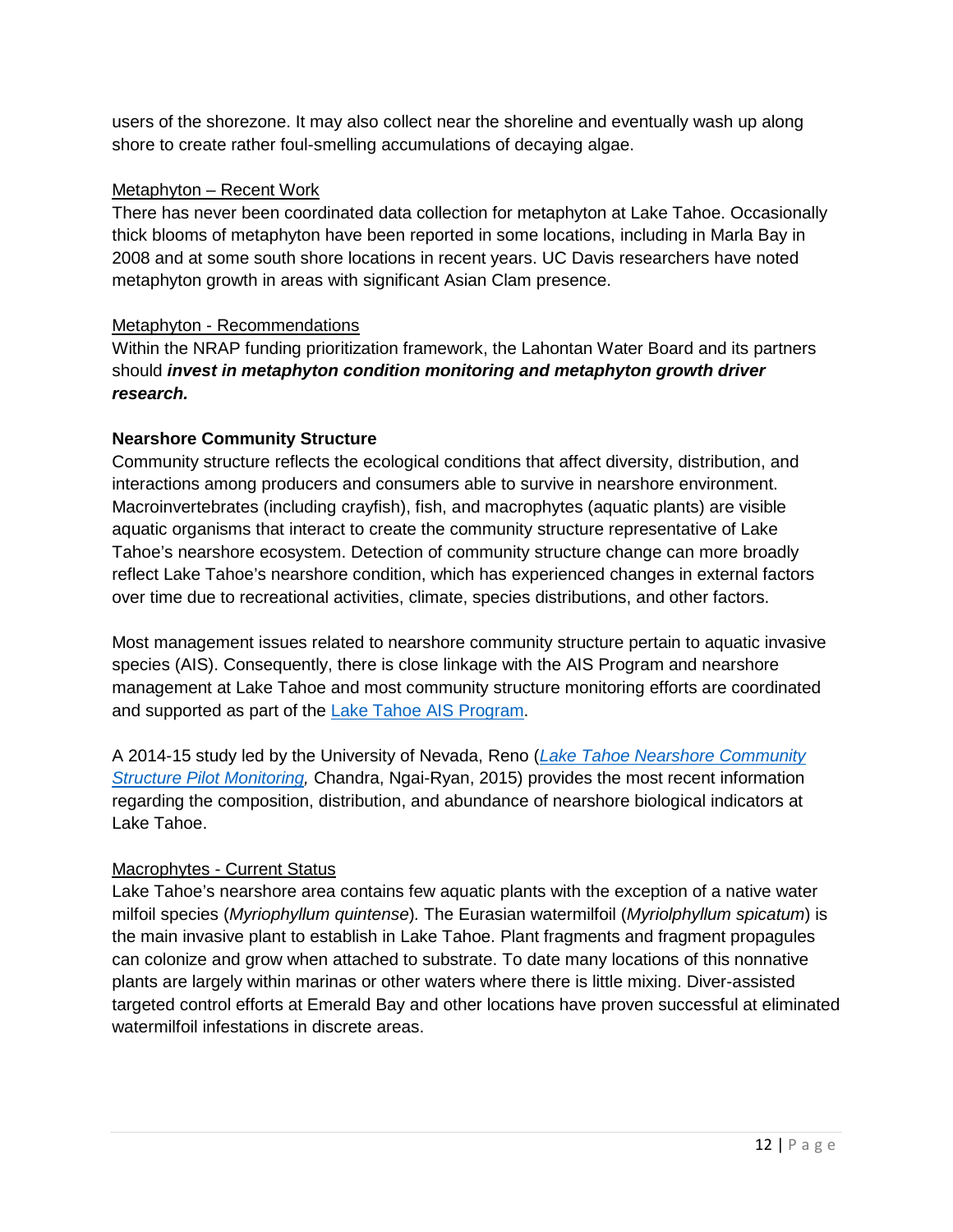In 2003, a more aggressive plant was noted in the Tahoe Keys: curly leaf pondweed (*Potomageton crispus*). This macrophyte can colonize open water areas and is rapidly moving to new locations in the South Shore. The curly leaf pondweed has established within certain fingers of the Tahoe Keys, dominating the biomass while in other locations it is not dominant. It is not clear if the lack of establishment or dominance results from time or other factors.



**Invasive milfoil (Tahoe Resource Conservation District)**

# Macrophytes - Recent Work

In 2018, the Lahontan Water Board contracted with the TRPA to develop and demonstrate effective and efficient monitoring protocols for tracking both native and non-native macrophyte species at Lake Tahoe. Once complete, the project will provide an up-to-date, lake-wide macrophyte survey to guide future control efforts. The resulting protocol development will allow future surveys to continue monitoring macrophyte status and trends.

# Macrophytes – Recommendations

The NAWG will *review 2018 macrophyte survey findings and associated monitoring plan submittals, and consider the appropriate frequency for future macrophyte surveys.* The program also needs resources to fund future surveys and to respond to identified invasive plant control needs.

# Fish and macroinvertebrates - Current Status

Lake Tahoe's nearshore biological community has changed considerably from historical conditions. Habitat alteration or lost due to shorezone development (e.g. constructions of marinas), overharvesting (of native Lahontan cutthroat trout), intentional and unintentional introduction of nonnative aquatic species (e.g. plants, fish and macroinvertebrates), and other nearshore disturbance have caused substantive changes to the nearshore fish community.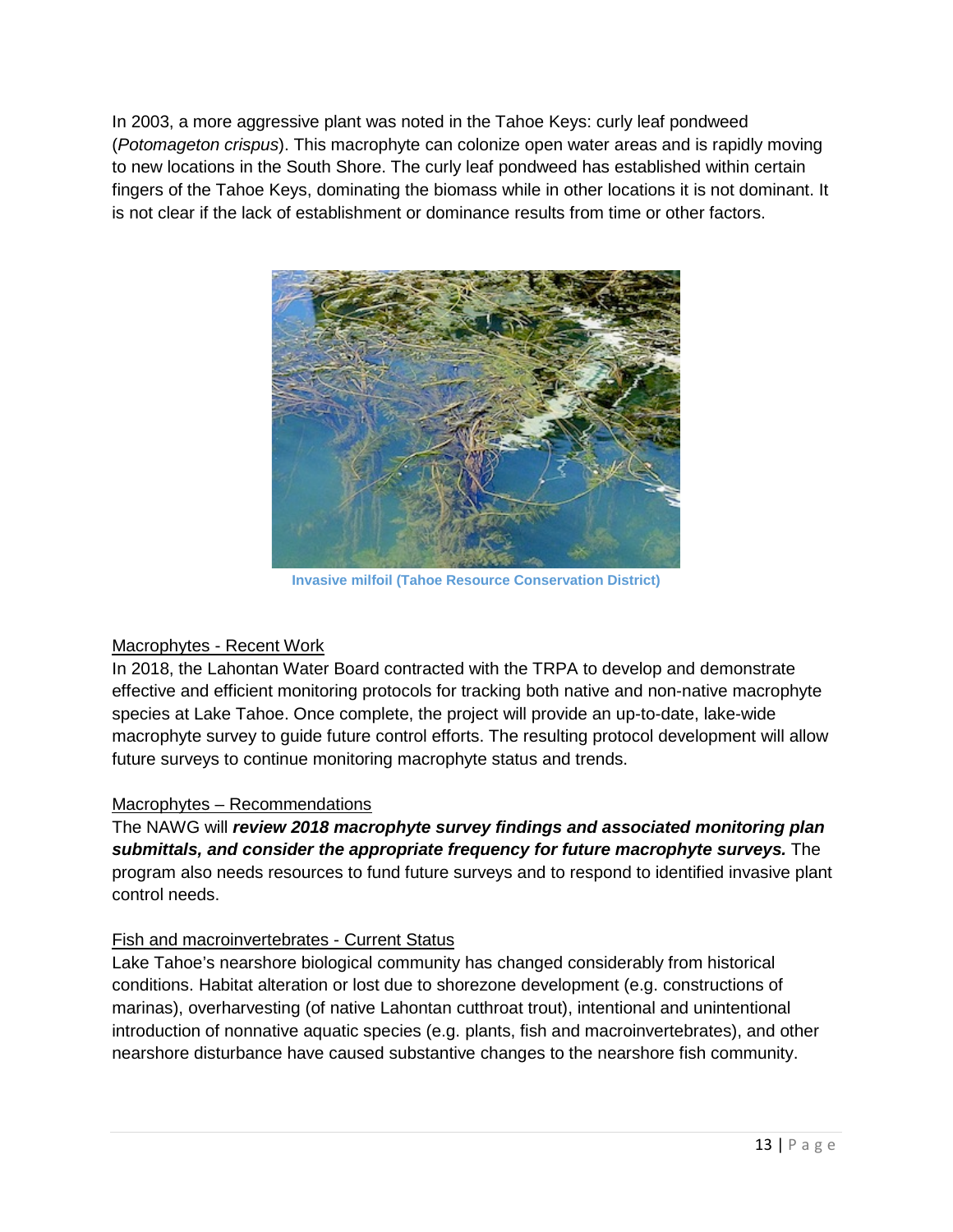The lake's fishery is dominated by introduced species and the macroinvertebrates (signal crayfish and mysid shrimp) that were introduced to support the sport fishery. Comparison between historical and contemporary snapshot studies suggests that the health of Lake Tahoe's nearshore fishery is deteriorating. Given potential expansion of suitable habitat for nonnative fishes by the increasing spread of aquatic invasive plants, elevated lake water temperatures, reduction in transparency, and other related threats, the future of Lake Tahoe's nearshore native fishery may be in trouble. Furthermore, introduced macroinvertebrates influences on native invertebrate species may impact nearshore periphyton and mid-lake clarity conditions.



**Signal Crayfish**

# Fish and macroinvertebrates – Recent Work

The impact of the different web and trophic structure on Lake Tahoe's nearshore and mid-lake clarity conditions remains unknown. The Lahontan Water Board is contracting with the University of Nevada, Reno to perform initial studies to assess crayfish impacts on periphyton growth by establishing a series of exclusion plots. Researchers will install barriers in select areas to prevent crayfish access and will compare periphyton growth and other metrics to control areas subject to crayfish grazing.

# Fish and macroinvertebrates – Recommendations

Growing evidence suggests introduced macroinvertebrates may have a significant effect on Lake Tahoe's nearshore condition. As resources allow, the NAWG should consider *investing in targeted study to better understand the interrelated dynamics between Lake Tahoe's biological, chemical, and physical variables.* As with other monitoring framework metrics, additional funding is needed to better understand these complex linkages and evaluate what, if any, management options can be pursued to reduce the impact of introduced species.

# <span id="page-13-0"></span>**Nearshore Conditions for Human Health**

Oligotrophic lakes like Lake Tahoe do not generally have issues with toxicity or harmful microorganisms, unless there are discharges of sewage, grazing impacts, or other waste. Sewage and industrial discharges are not allowed into Lake Tahoe, and grazing operations in the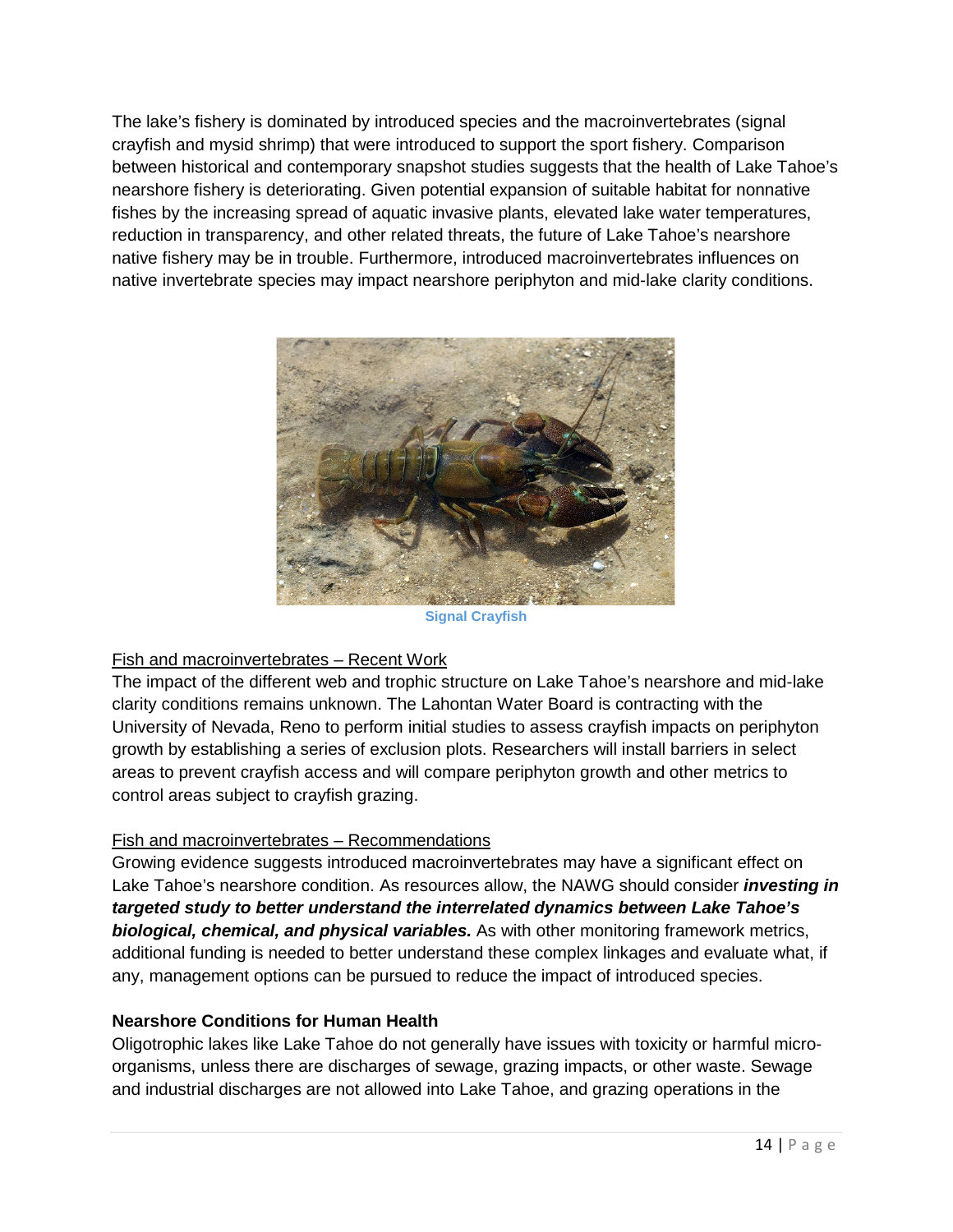watershed ceased in the 1990s. Storm water runoff to the lake from urban areas and some recreational activities could conceivably contribute toxic chemicals or pathogens.

Contamination in the nearshore of Lake Tahoe can arise from sources such as sewer malfunctions, contaminated storm drains, animal pastures, pet waste, wildlife, and other sources. During rainfall, snowmelt, and other types of precipitation, coliform bacteria may be washed into the lake. Human illness and infections can result from contact with or ingestion of contaminated water. Beach sands and sediments present a favorable environment for the persistence and transfer of microorganisms to adjacent waters.

#### Harmful micro-organisms – Current Status

In recent years, the agencies have monitored coliforms and E. coli at 23 nearshore/beach locations, including, Kings Beach, Lake Forest, Tahoe City Commons, McKinney-Chambers Landing, Sugar Pine Point-Shoreline, Sugar Pine Point-Boat Area, Meeks Bay, D.L. Bliss-Shoreline, D.L. Bliss- Boat Area, Emerald Bay Shoreline, Emerald Bay Boat Camp, Ski Beach, Baldwin Beach, Kiva Beach, Camp Richardson, El Dorado Beach near boat ramp, Timber Cove, Lakeside Beach, Nevada Beach, Zephyr Cove, Sand Harbor, and near the mid-lake monitoring buoy, with the latter included for reference. This monitoring was primarily done during the summer and early fall in coordination with public use of the beaches. The bacteria levels were generally lower than state and federal standards.

#### Harmful micro-organisms – Recent Work

The Lahontan Water Board has contracted with the TRPA to revisit previously-sampled sites to reassess bacteria levels at those popular lake access locations.

#### Harmful micro-organisms – Recommendations

The NAWG *will review 2018 bacteria survey findings and associated recommendations, and consider the appropriate frequency for future bacteria surveys.* The program needs resources to fund future surveys and to respond to identified bacteria problems.

# Harmful algal blooms – Current Status

Cyanobacteria are naturally present in waterbodies. The cyanobacteria are an integral part of the ecosystem and food web and help maintain the health of most freshwater and marine ecosystems. Warmer air and water temperatures, high nutrient levels, and slow and stagnant water have caused cyanobacteria (also known as blue-green algae) to rapidly multiply into harmful algal blooms (HABs). HABs can consist of both toxic and non-toxic algae. Toxic HABs can produce cyanotoxins (e.g., microcystins, Anatoxin-a) potent enough to threaten the safety of humans, wildlife, and pets. Non-toxic algal blooms have impacted beneficial uses of water by reducing the aesthetics, imparting unpleasant tastes and odors to water and fish, and by reducing dissolved oxygen levels.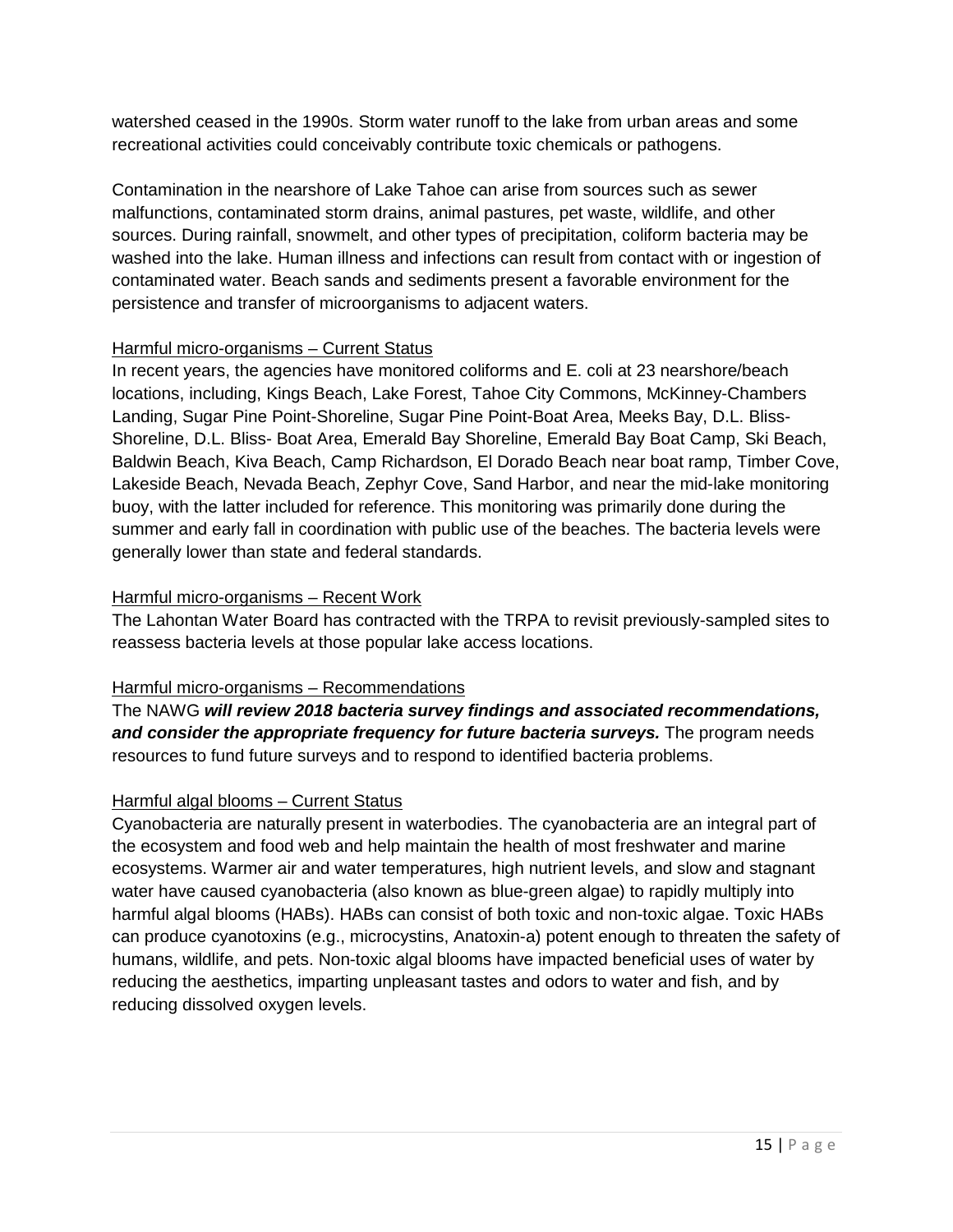# Harmful algal blooms – Recent Work

The first documented HAB at Lake Tahoe was observed in the Lake Tahoe Keys in August 2017. Field visits verified the presence of cyanobacteria indicators (blue-green color, floating scum, visible algal mats) throughout the Tahoe Keys West Lagoons. Additionally, low levels of cyanotoxins (Anatoxin-a and microcystins) were confirmed by an independent genetics laboratory in samples collected by staff and the Tahoe Keys Property Owners Association (TKPOA).

Based on these triggers, Lahontan Water Board staff recommended the TKPOA and the El Dorado County Public Health Department inform people who may be recreating in the impacted water of the potential health risk. The recommendation to post a "Caution" level advisory was consistent with health triggers for recreational lakes.

As part of the 2018 nearshore human-health assessment project, bacteria monitoring at publicaccess sites will include a general cyanobacteria survey to evaluate the potential for HABs.

# Harmful algal blooms – Recommendations

The Lahontan Water Board and its partners should *actively engage with marina partners and beach management agencies to ensure potential harmful algal blooms are identified quickly and any necessary warning notifications are posted.*

# <span id="page-15-0"></span>**Plan Strategy 3 - Evaluate the cause of identified hotspots**

Part of the Plan strategy is to respond when nearshore problem areas are been identified. TERC has monitored Lake Tahoe nearshore periphyton growth for nearly thirty years. While the data does not show clear trends of in most periphyton monitoring sites, the Pineland sampling location on Lake Tahoe's west shore was identified as a "hotspot" of elevated attached algal growth.

# Current Status

In response to increased periphyton growth at Pineland, the Lahontan Water Board contracted with the United States Geological Survey to conduct a detailed nutrient assessment and algal growth study to evaluate the cause of observed conditions. The study revealed that, in that location, precipitation events occasionally drive groundwater pulses with elevated nutrient concentrations into the nearshore that are correlated to observed periphyton growth trends.

# Recent Work

The Pineland study findings have led to additional inquiry regarding the source of elevated groundwater nutrient concentrations, and further research into the impact of groundwater nutrient inputs in other portions of Lake Tahoe's nearshore. The NAWG selected two separate projects that will use isotopic analysis to better understand groundwater nutrient sources.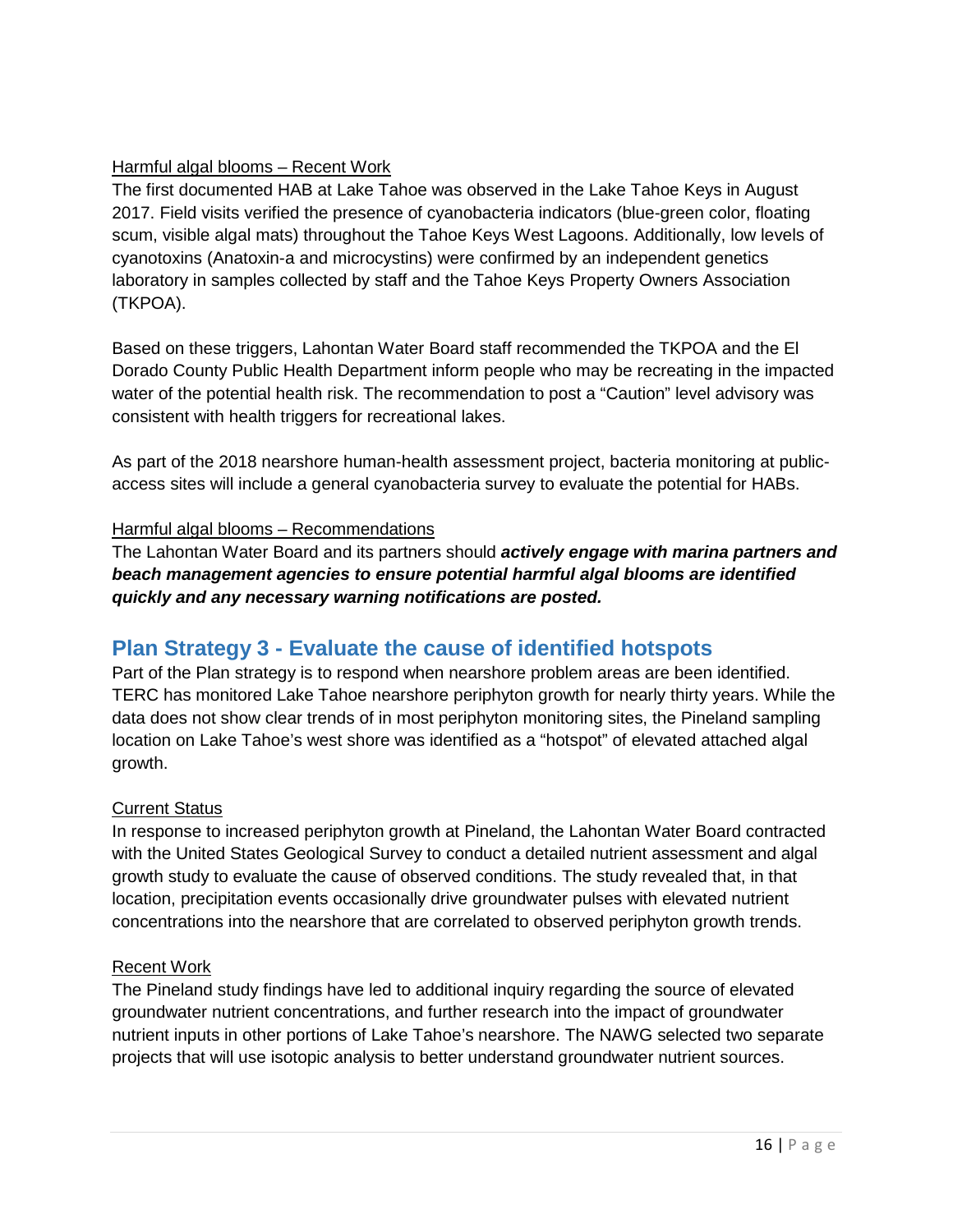#### Recommendations

The Lahontan Water Board and its partners should *review and assess the findings of recently contracted projects and determine what, if any, additional work is needed to full understand Periphyton growth drivers at Pineland.*

# <span id="page-16-0"></span>**Plan Strategy 4 - Investigate climate change influence**

Climate change refers to a change in global or regional climate patterns evidenced by shifts in weather phenomena and an increase in average temperatures. The planet's average surface temperature has risen more than 1.5 degrees Fahrenheit since the late  $19<sup>th</sup>$  century, driven largely by increased carbon dioxide and other human-made emissions. [\(https://www.ncdc.noaa.gov/indicators/\)](https://www.ncdc.noaa.gov/indicators/)

#### Current Status

Research partners continue efforts to assess established climate change impacts Lake Tahoe, and work is underway to evaluate how record high water temperature and uncommon lake mixing patters may influence nearshore conditions. More broadly, agency partners are actively assessing climate change impacts on the Lake Tahoe watershed and developing climate change resiliency plans.

#### Recent Work

The Lahontan Water Board held a series of workshops and outreach meetings to solicit public and agency feedback on climate change adaptation and resilience projects. The process included a survey, offering stakeholders the opportunity to share detailed comments and suggestions. Following that effort, Lahontan Water Board staff has been preparing a draft Climate Change Mitigation and Adaptation Strategy that outlined a series of policy goals to guide agency work in coming years. It has not been determined whether the strategy document will have proposed recommendations or actions directly related to Lake Tahoe nearshore protection. For more information, see the Lahontan Water Board climate change website:

#### [https://www.waterboards.ca.gov/lahontan/water\\_issues/programs/climate\\_change\\_adaptation/](https://www.waterboards.ca.gov/lahontan/water_issues/programs/climate_change_adaptation/)

The [Tahoe: State of the Lake Report](http://terc.ucdavis.edu/stateofthelake/) (2018), produced annually by University of California, Davis Tahoe Environmental Research Center (UC Davis TERC), continues to document ongoing warming of the lake waters, extended periods of lake stratification, and increased frequency of warm, wet storms as clear evidence of climate change impacts at Lake Tahoe.

The Lahontan Water Board will also be contracting with UC Davis TERC to perform a series of experiments that will evaluate the effect of warming lake water on carbon and nutrient cycling at the sediment-water interface and assess how those changing dynamics may be fueling periphyton growth in the nearshore

#### Recommendations

Like most nearshore condition concerns, the influence of the changing climate on nearshore metrics is complex. *The NAWG should support a paired watershed study that assess*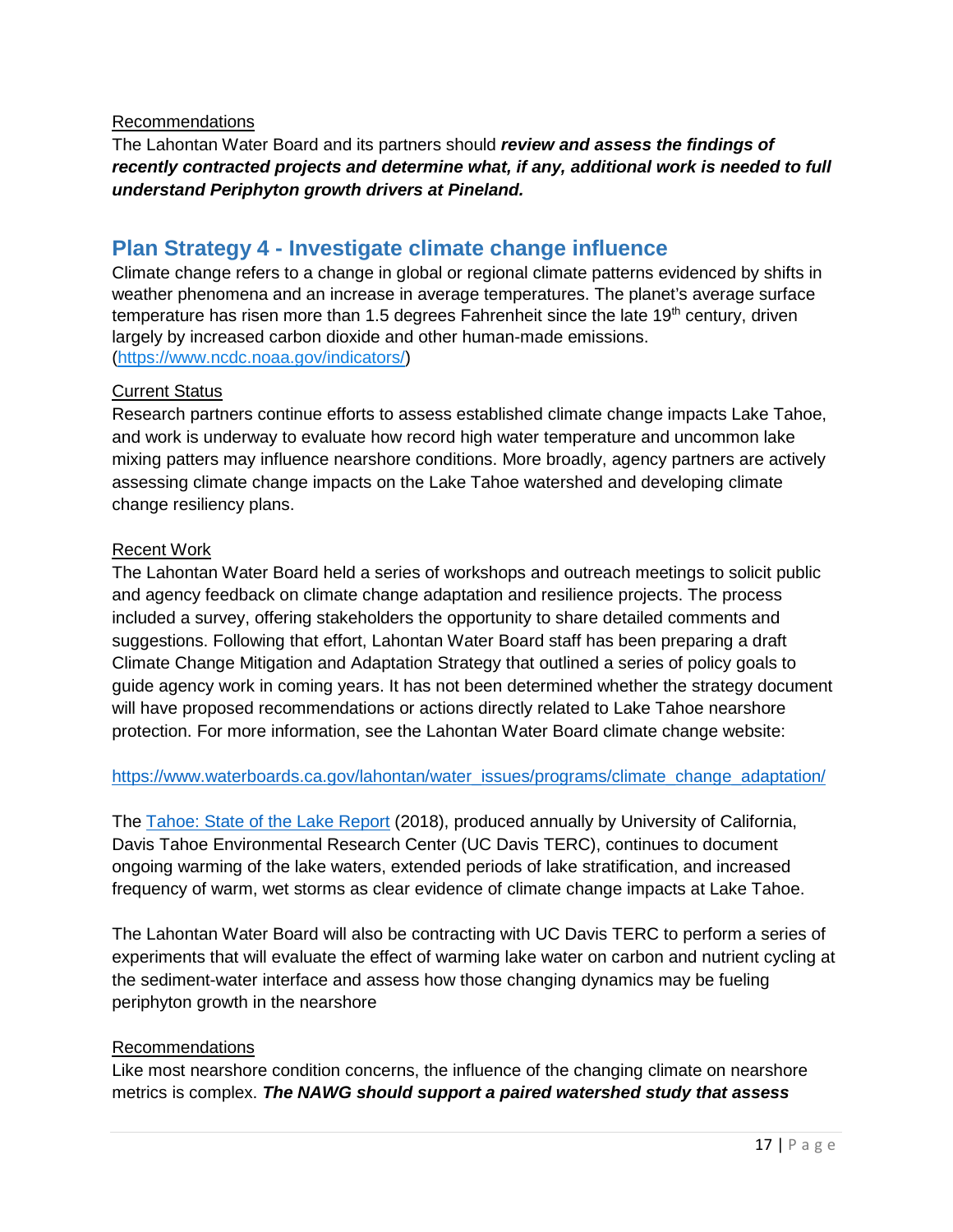*conditions at undeveloped alpine lake systems (e.g., Castle Lake, CA; Crater Lake, OR) in comparison to Lake Tahoe could help determine the relative influence of climatic variables on nearshore variables.* Additional resources are needed to evaluate the relationship between increased water and air temperature, differing precipitation patterns, and nearshore dynamics.

# <span id="page-17-0"></span>**Plan Strategy 5 - Assess the need to revise standards**

Water quality standards are set by policy makers to maintain desired conditions consistent with defined objectives. The individual standards in some cases may be less stringent than reference values for pristine conditions, but must be adequate to protect resources at a level that will maintain desired conditions. In general, standards are set by values taken directly from the scientific literature, numeric value(s) based on historic conditions, statistically-based values, modeling results, values on the public/agency perception of acceptable conditions.

The NeST Report noted there are more than sixty existing numeric and narrative standards related to aquatic conditions at Lake Tahoe that have been adopted by the TRPA and the states of California and Nevada [\(NeST 2013\)](http://www.dri.edu/images/stories/centers/cwes/Lake_Tahoe_Nearshore_Evaluation_and_Monitoring_Framework.pdf). Many of these standards, including those that reference clarity, trophic status, and chemical constituents, apply to Lake Tahoe nearshore conditions.

### Recent Work

The NeST Report reviewed available data for individual metrics and standards and provided assessments of both existing conditions and potential reference points (or ranges) for those metrics. As noted previously in this report, nearshore condition data are quite sparse (or not even available), thus complicating the evaluation of suitable reference conditions. Despite this challenge, the NeST Report provides a comprehensive assessment of existing conditions in relation to established standards and, where possible, provides descriptions of relevant historical conditions [\(NeST 2013\)](http://www.dri.edu/images/stories/centers/cwes/Lake_Tahoe_Nearshore_Evaluation_and_Monitoring_Framework.pdf).

# Recommendations

Given uncertainty in nearshore condition trends and unknown pre-disturbance conditions, there is no information at this time to support additional nearshore water quality standards beyond those already established.

Considering concerns and perceptions related to algal growth, *further assessment of the established periphyton standards is a logical next step*. Currently, there is no numeric periphyton standards at Lake Tahoe. The Lahontan Water Board standard, as described by the Water Quality Control Plan, states "*for Lake Tahoe, algal productivity and biomass of phytoplankton, zooplankton, and periphyton shall not be increased beyond the levels recorded during the period 1967-71, based on statistical comparison of seasonal and annual means."* Additional resources are needed to evaluate this standard in the context of updated data and methods to consider what, if any, change is warranted.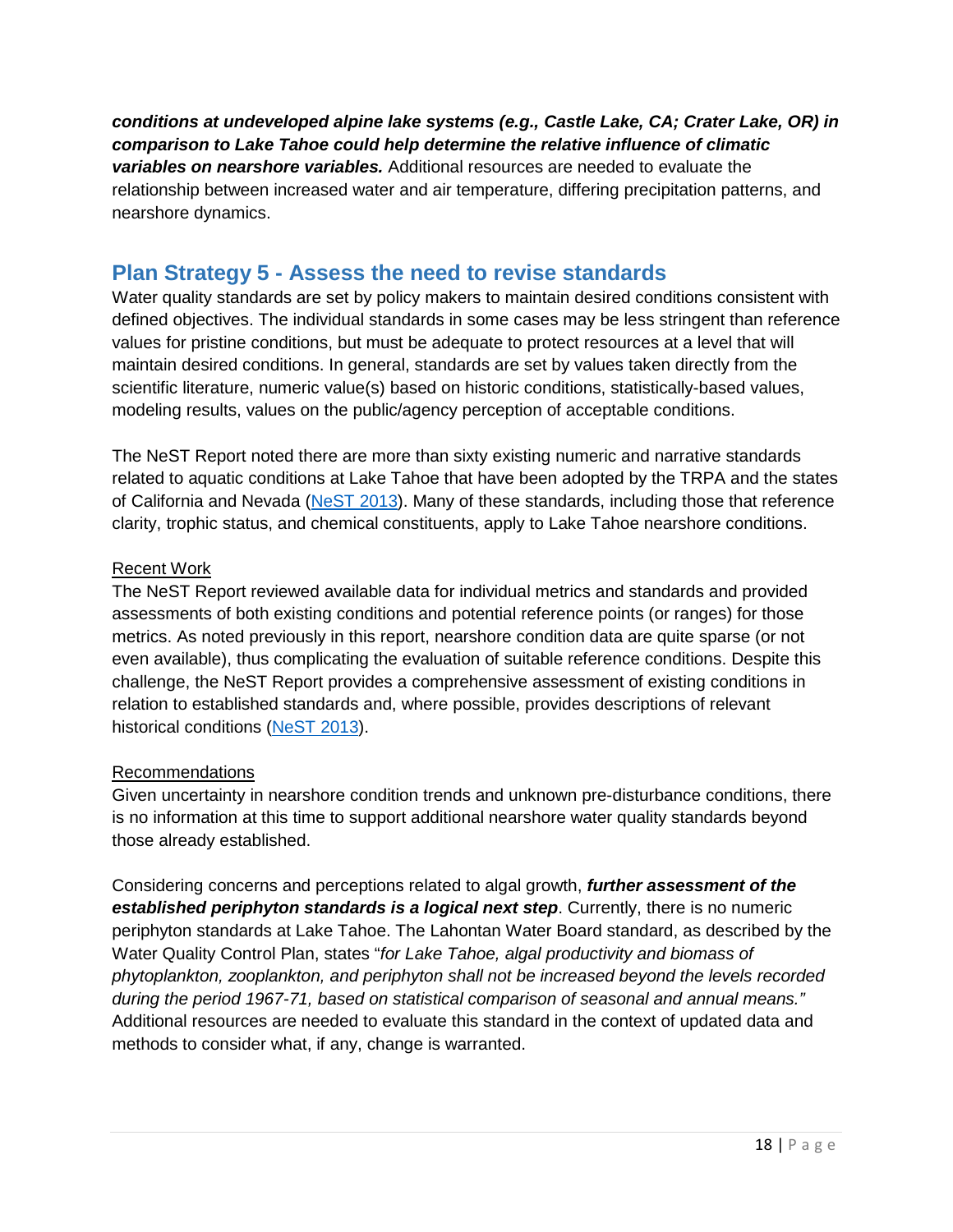# <span id="page-18-0"></span>**Recommendation Summary**

Plan Strategy 1- Continue implementing established programs

• Support efforts to establish dedicated storm water facility and roadway operations and maintenance funding.

#### Plan Strategy 2- Continue nearshore condition monitoring efforts

- Support Nearshore Network build-out and further network data assessment work.
- Evaluate contracted monitoring review products, consider submitting those products to the Tahoe Science Council for peer review, and assess the need to adjust future monitoring agreements to implement the most effective periphyton monitoring protocols to inform management decisions.
- Within the NRAP funding prioritization framework, invest in metaphyton condition monitoring and metaphyton growth driver research.
- Review 2018 macrophyte and bacteria survey findings and associated monitoring plan submittals, and consider the appropriate frequency for future surveys.
- Consider investing in targeted study to better understand the interrelated dynamics between Lake Tahoe's biological, chemical, and physical variables.
- Engage with marina partners and beach management agencies to ensure potential harmful algal blooms are identified quickly and any necessary warning notifications are posted.

#### Plan Strategy 3- Evaluate the cause of identified hotspots

• Review and assess the findings of recently contracted projects and determine what, if any, additional work is needed to full understand Periphyton growth drivers at Pineland.

#### Plan Strategy 4- Investigate climate change influence

• Support a paired watershed study that assess conditions at undeveloped alpine lake systems (e.g., Castle Lake, CA; Crater Lake, OR) in comparison to Lake Tahoe could help determine the relative influence of climatic variables on nearshore variables.

#### Plan Strategy 5- Assess the need to revise standards

• Further assess the established periphyton standards in the Water Quality Control Plan.

# <span id="page-18-1"></span>**Learn More**

TRPA has incorporated nearshore activities into the broad "Lake Tahoe Info" platform, offering an online location to track the state-of-the-knowledge for nearshore indicators and house current research reports and associated summaries. With additional resources, the site will grow to link nearshore implementation actions, research findings, and raw data with the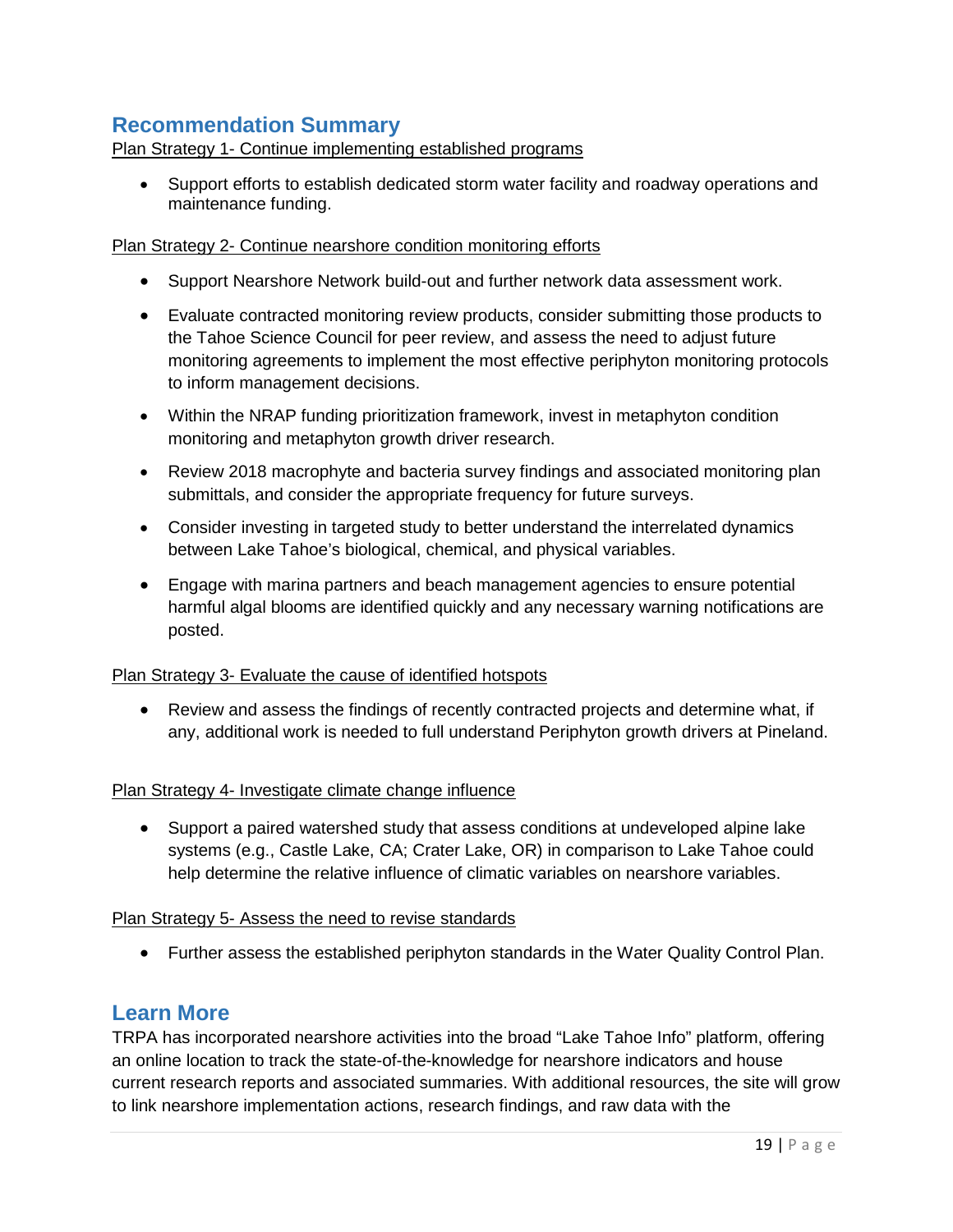Environmental Improvement Program Tracker, Monitoring Dashboard, and other relevant portions of Lake Tahoe Info. This site will serve as a living, real-time program management tool and outreach center to track Lake Tahoe's nearshore conditions. Please visit: <https://laketahoeinfo.org/Initiative/NRAP>

# <span id="page-19-0"></span>**Citations**

Heyvaert, A.C., Reuter, J.E., Chandra, S., Susfalk, R.B., Schaldow, S.G. Hackley, S.H. 2013. Lake Tahoe Nearshore Evaluation and Monitoring Framework. Final Report prepared for the USDA Forest Service Pacific Southwest Research Station.

Tahoe: State of the Lake Report 2018. Regents of the University of California, Davis Tahoe Environmental Research Center.

<span id="page-19-1"></span>Hayvaert, A.C., Fiszgerald, B., Morton, C. McGwire, R., Susfalk, R.B. 2016. Pilot Implementation of the Lake Tahoe Nearshore Monitoring Framework for Clarity Metrics. Final Report prepared for the Nevada Division of State Lands.

Chandra, S., Caires, A., Ngai-Ryan, K.L. 2015. Lake Tahoe Nearshore Community Structure Pilot Monitoring. Final Report prepared for the Lahontan Regional Water Quality Control Board, Nevada Division of Environmental Protection and the Tahoe Regional Planning Agency.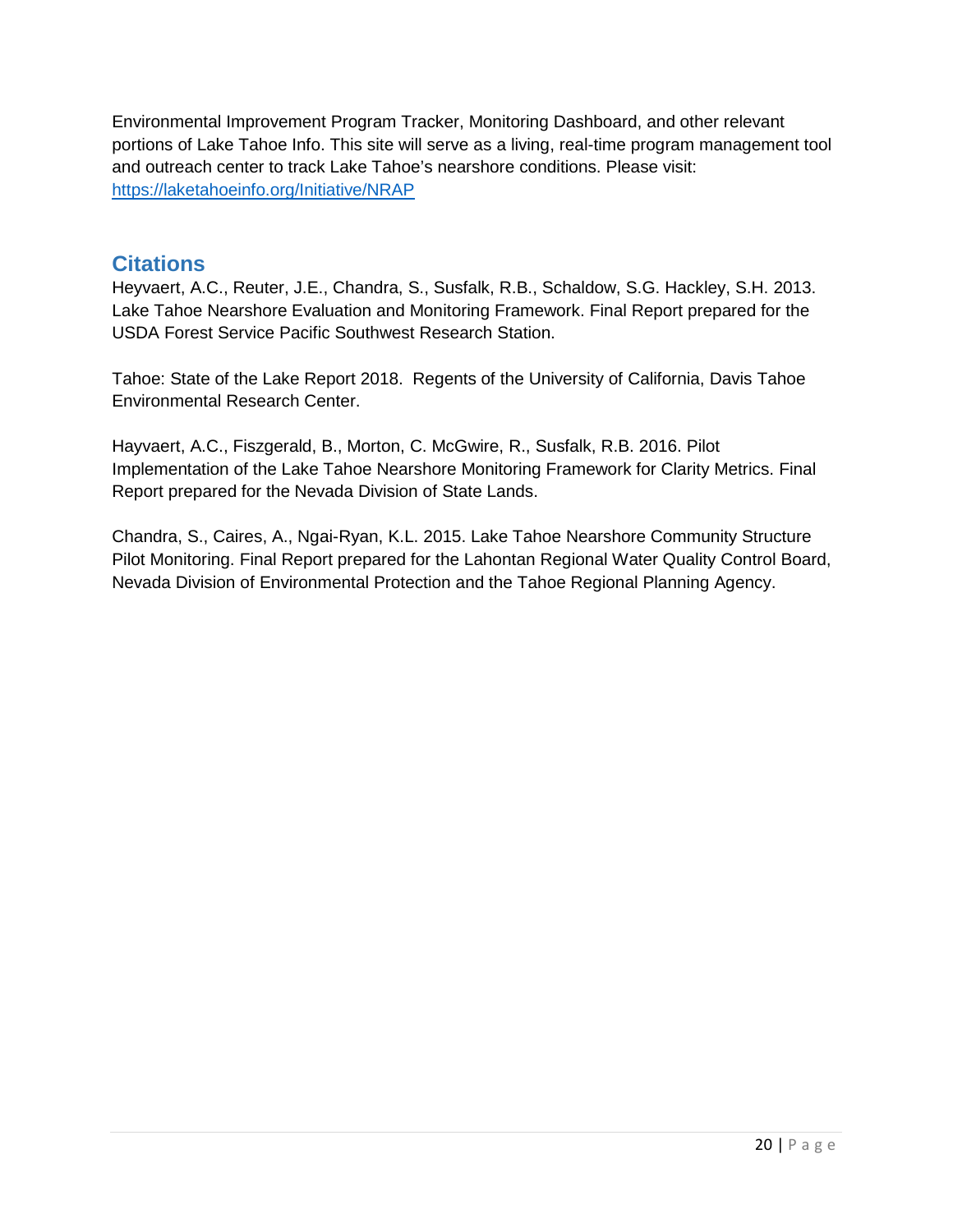# <span id="page-20-0"></span>**Appendix A - Nearshore Definition**

The Lahontan Water Board Basin Plan (1995) references TRPA's definition of the nearshore, which states: "the nearshore of Lake Tahoe extends lake ward from the low water elevation to a depth of 30 feet, or to a minimum width of 350 feet." Neither the NDEP US EPA specify a definition relating to the nearshore environment at Lake Tahoe.

For monitoring and assessment purposes, academic researchers consider Lake Tahoe's nearshore to extend from the low water elevation of Lake Tahoe (6223.0 feet Lake Tahoe Datum) or the shoreline at existing lake surface elevation, whichever is less, to a depth contour where the thermocline intersects the lake bed in mid-summer, with a minimum lateral distance of 350 feet lake ward from the existing shoreline (Figure 1).



**Figure 1. Definition of Lake Tahoe nearshore for purposes of monitoring and assessment (NeST 2013)**

# <span id="page-20-1"></span>**Desired condition statement and objectives**

A desired condition statement provides the focus for management and monitoring activities needed to achieve and maintain a preferred level of ecosystem quality. The 2013 NeST framework articulated the following desired condition statement for Lake Tahoe's nearshore:

*Lake Tahoe's nearshore environment is restored and/or maintained to reflect conditions consistent with an exceptionally clean and clear (ultra-oligotrophic) lake for the purposes of conserving its biological, physical and chemical integrity, protecting human health, and providing for current and future human appreciation and use.*

The 2013 NeST framework also established overarching management objective statements to support achieving the desired condition. The first is for preserving ecological and aesthetic characteristics of the nearshore: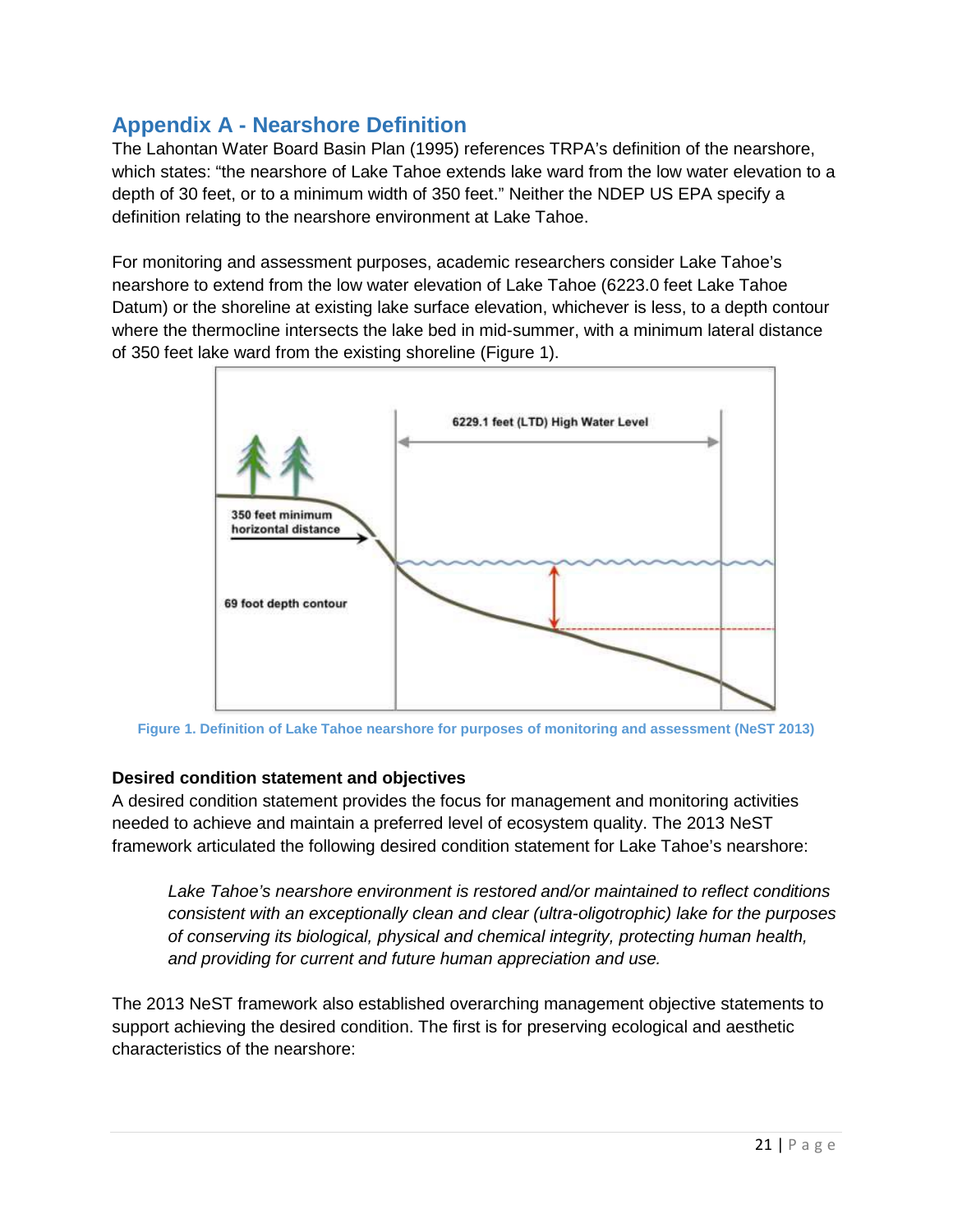*Maintain and/or restore to the greatest extent practical the physical, biological and chemical integrity of the nearshore environment such that water transparency, benthic biomass and community structure are deemed acceptable at localized areas of significance.*

Recreational experiences at Lake Tahoe more likely occur at the nearshore than at deeper waters. Consequently, the second objective is for sustaining conditions suitable for human health in the nearshore zone:

*Maintain nearshore conditions to standards that are deemed acceptable to human health for purposes of contact recreation and exposure.*

<span id="page-21-0"></span>The focus for this objective is specifically on health risks associated with recreational exposure and not on risks associated with water provided from the nearshore for municipal or domestic supply.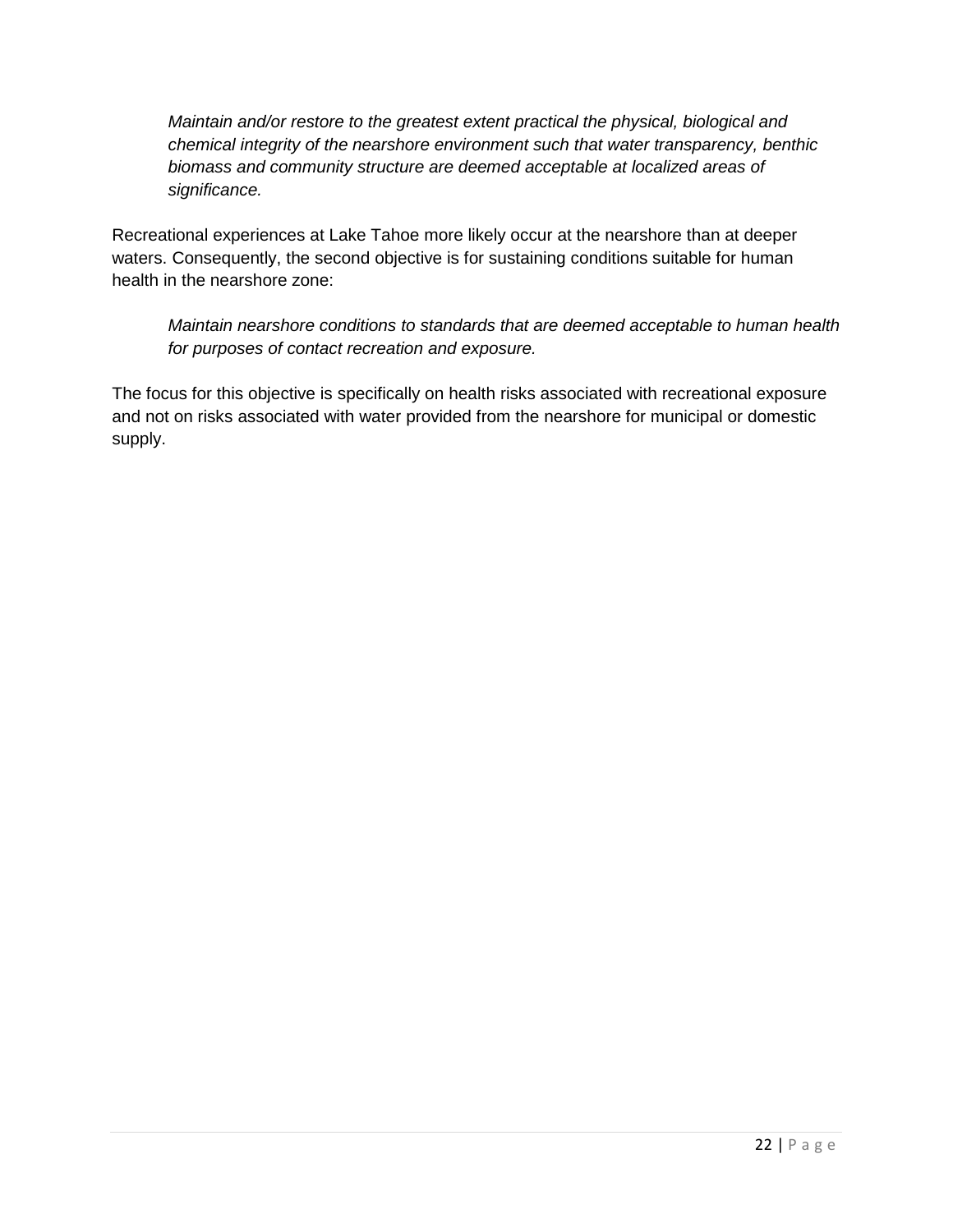#### <span id="page-22-0"></span>**Conceptual model**

The Nearshore Science Team developed a conceptual model of the nearshore to illustrate relevant interactions between the natural and anthropogenic factors that affect important features and conditions of the nearshore. In many respects this nearshore conceptual model is quite similar to the mid-lake conceptual model, but with additional elements that emphasize how pollutants and other material that enter the lake from the watershed or groundwater can be temporarily concentrated in the nearshore zone resulting in biological responses not typically observed in Lake Tahoe's deep water. Other aspects unique to the nearshore that can contribute to environmental condition include greater vulnerability to increased temperature from climate change, impacts from nearshore recreation (e.g., higher levels of boat activity), domestic animal and wildlife activity, nearshore structures and habitat, and lake level changes.

Some pollutant sources that affect nearshore conditions are the same as those identified in the Lake Tahoe TMDL, so the control measures to address those factors should be similar (Figure 2). It is anticipated that nutrient and fine sediment loading reductions that result from implementation of the Lake Tahoe TMDL will not only provide improved mid- lake clarity, but also will provide benefits for clarity and related characteristics in nearshore condition.



lllustration, LJ Wable and A Heyvaert (Desert Research Institute), with additional clip<br>art contributions courtesy of the integration and Application Network, University of<br>Maryland Center for Environmental Science (ian.um

**Figure 2. Nearshore Conceptual Model (NeST 2013)**